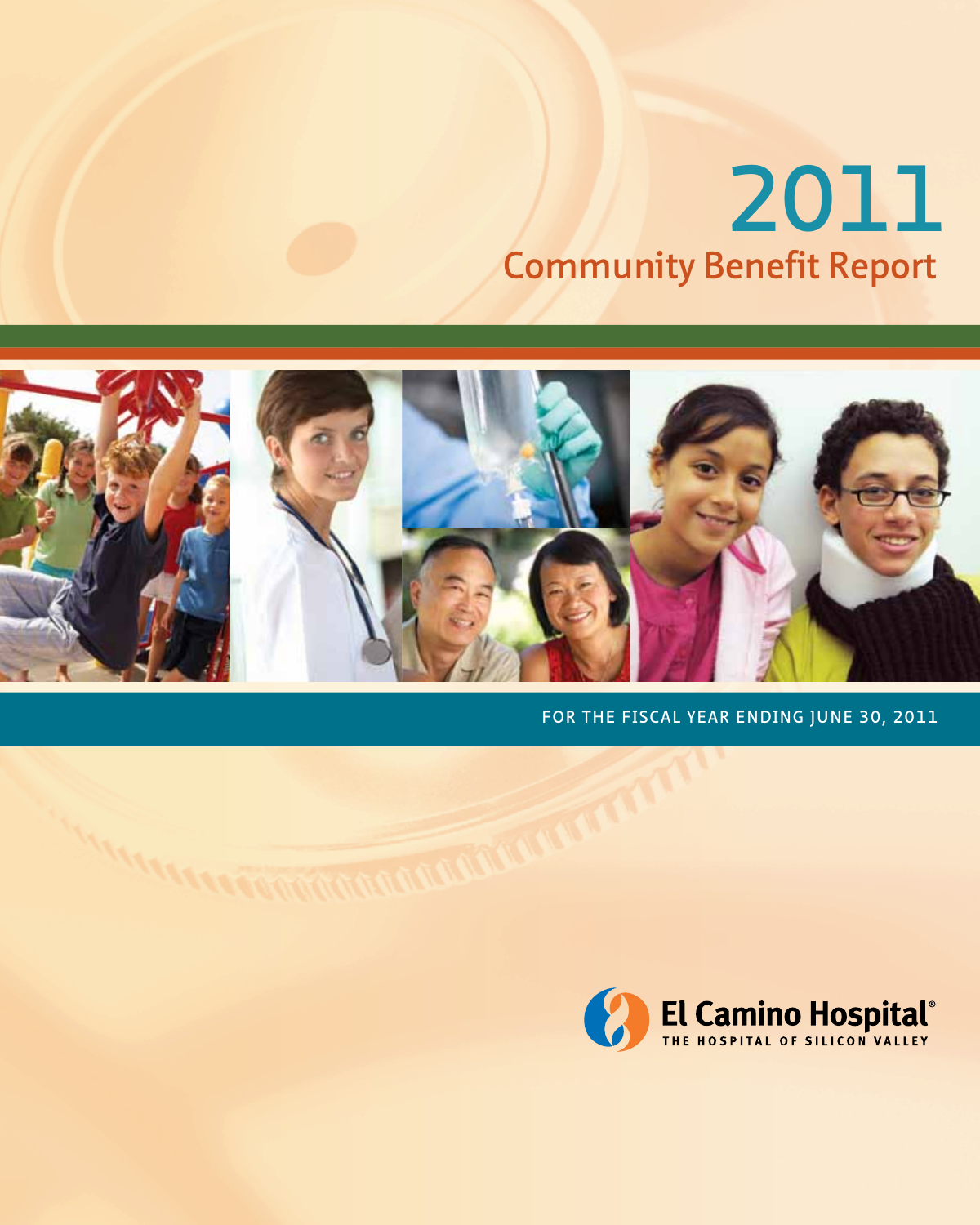### **El Camino Hospital:**



**2500 Grant Road** Mountain View, CA 94040-4378 Phone: 650-940-7000 www.elcaminohospitaldistrict.org

**BOARD OF DIRECTORS** 

Wedey F. Allei Patricia A. Einarion, MD Uwe R. Kladde, RN David W. Reeder John L. Zoglin

Dear friends,

In 2008, the El Camino Hospital District Board of Directors took a bold step to help rectify the disparities in health care access and service that exist among thousands of neighbors in our community — even in an area as successful as Silicon Valley. They voted to set aside a substantial portion of the property taxes collected each year by the El Camino Hospital District to provide funding support to programs that work to provide necessary and meaningful health care services to those with limited access to health care in our community.

Over the past three years since that decision, \$16,228,729 in district funds has been at work in our community, making a difference in the lives of more than 194,000 children and adults. These funds have enabled school nurses to provide care to more students, allowed children and adults to access the dental care they need but haven't been able to afford, and helped frail seniors and others stay healthy through better management of chronic illnesses. Over and over, our partners in the community have expressed just how necessary these funds are to their programs, as they try to cope with the growing and diverse needs of people in these uncertain economic times.

As the needs continue, so will the District Board's commitment to our community. We are honored by the knowledge that these funds have touched so many people, filled so many needs, and made real differences in the health of our community.

Sincerely,

John Zoglin Chairman El Camino Hospital District Board of Directors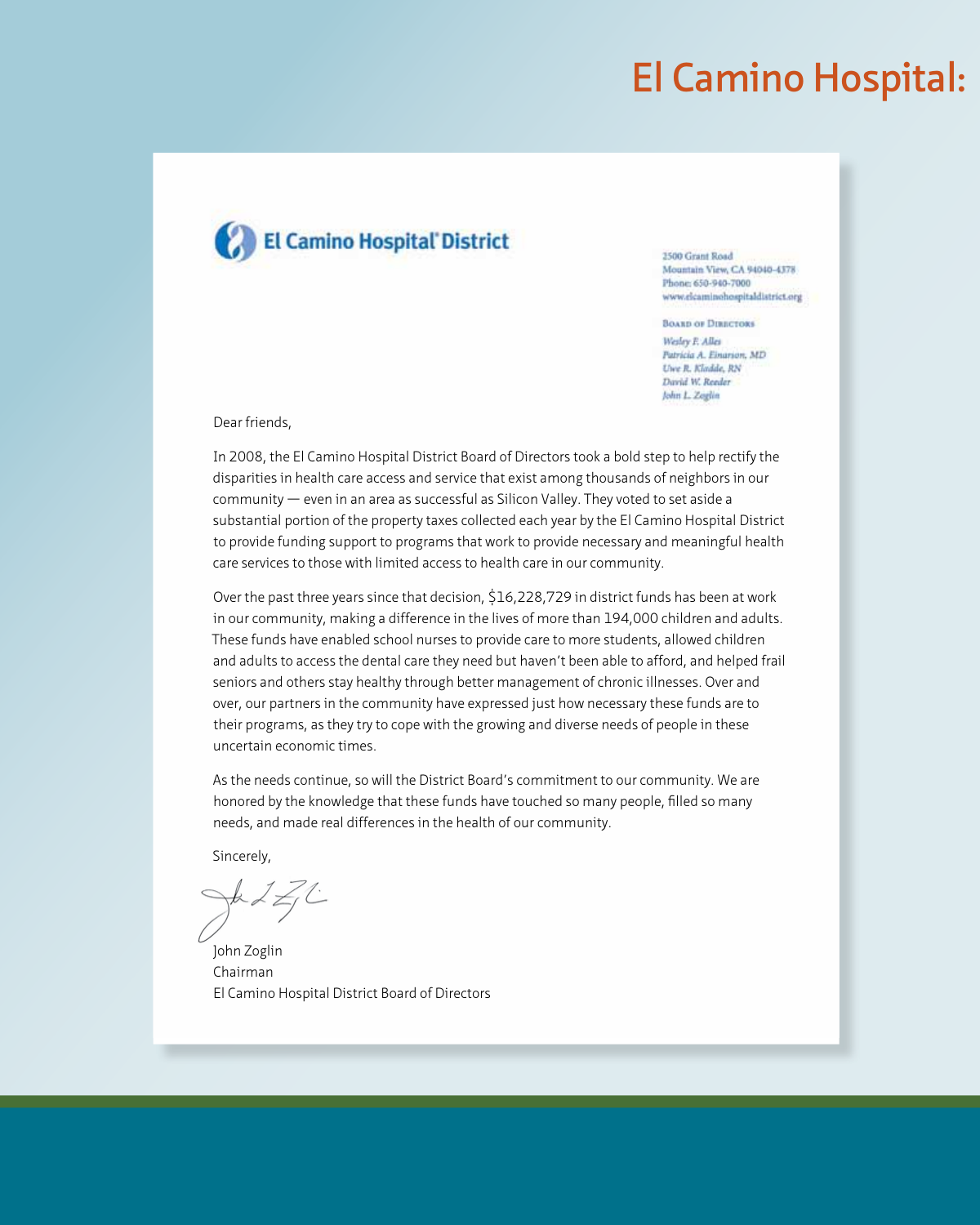### **A message to the community**



2500 Grant Road Mountain View, CA 94040-4378 Phone: 650-940-7000 www.elcaminobospital.org

Dear friends,

El Camino Hospital's primary focus is to provide excellent medical care to our patients. In addition, as a tax-exempt hospital and trusted community health resource, we uphold our responsibility to help individuals in our community — especially the less fortunate — access and receive the health care they and their families need. Our Community Benefit programs provide many free and low-cost services, including free screenings and educational events. And because we are a full-service community hospital, we underwrite the cost of vital programs, such as emergency services, dialysis, and behavioral health, to ensure they remain available to the community.

We are especially grateful for the funding provided by the El Camino Hospital District and CONCERN: EAP, which enables us to extend our Community Benefit programs through Partnerships for Community Health. All of these programs and services are commendable and so important to the overall health of our community.

I invite you to take inspiration, as I have, from this 2011 Community Benefit Report, which represents the best of all of us, working together for good.

Sincerely,

Tomi Ryba

Tomi Ryba President and CEO El Camino Hospital

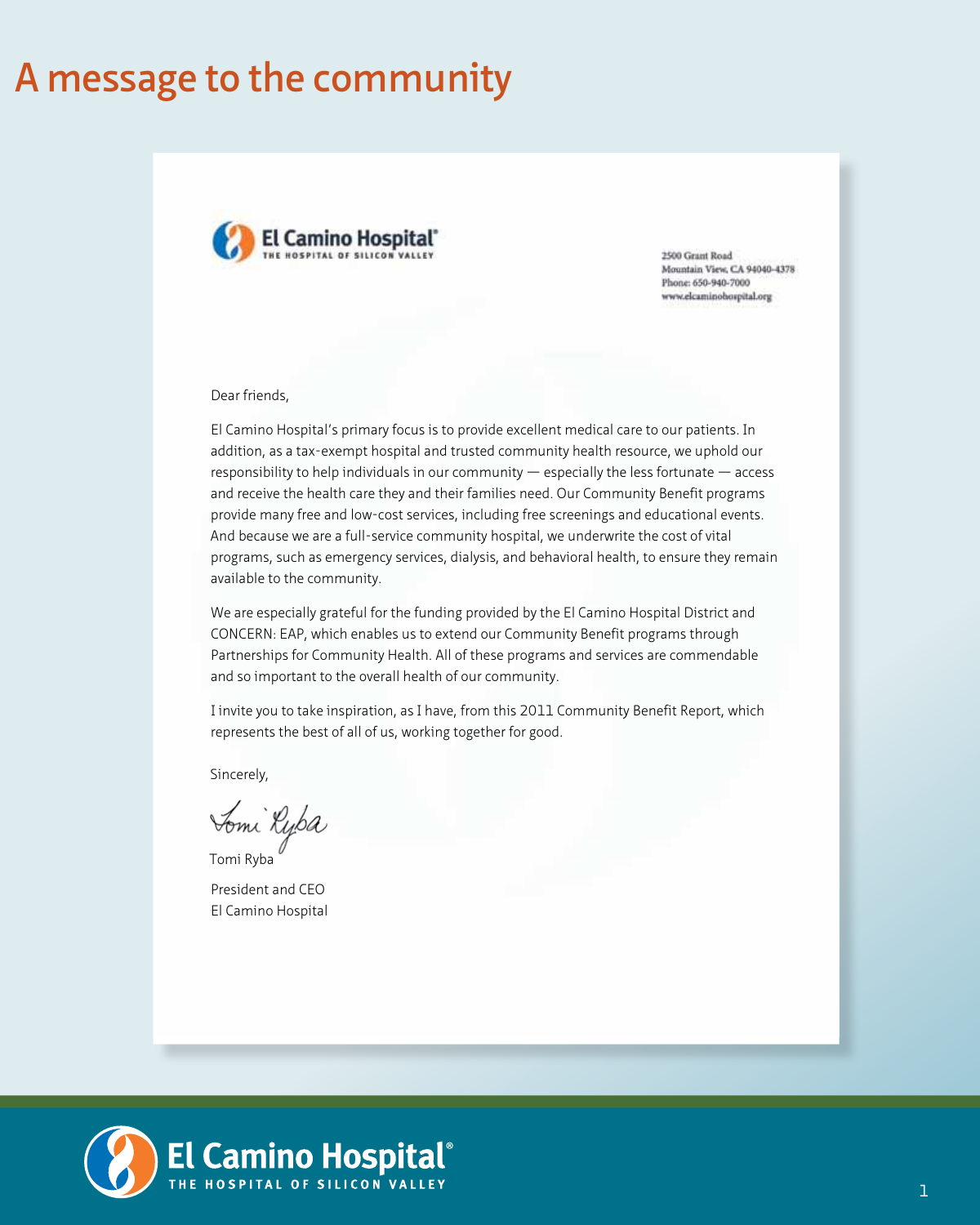# **2011**

As a nonprofit organization, El Camino Hospital honors its tax-exempt status and fulfills its responsibility to the community through programs or activities that provide treatment and/or promote health and healing as a response to identified community needs. El Camino Hospital's 2011 Community Benefit Report includes financial information about the costs of programs that qualify as community benefit, such as charity care, education for health professionals, subsidized health services, research, donations and grants, and unpaid costs of government-sponsored health care (Medi-Cal).

Also qualifying as community benefit are those programs offered in partnership with community agencies that make a significant difference in the health care needs of the vulnerable and underserved individuals in our community.

These programs — called Partners for Community Health — are a collaboration with area schools, community agencies, and other health care service providers to benefit residents of the El Camino Hospital District as well as residents of communities outside the district, including those served by El Camino Hospital Los Gatos. Funding for Partners for Community Health comes from two sources: tax receipts collected by the El Camino Hospital District for services inside the district; and CONCERN: EAP, a hospital affiliate, for services outside the district. Both are managed through the hospital's Community Benefit department.

A program or service counts as community benefit if it addresses an identified community need and meets at least one of the following criteria:

- Improves access to health care services
- Enhances health of the community
- Advances medical or health knowledge
- Relieves or reduces the burden of government or other community efforts
- $\cdot$  Charity care does not include bad debt, contractual allowance, or quick-pay discounts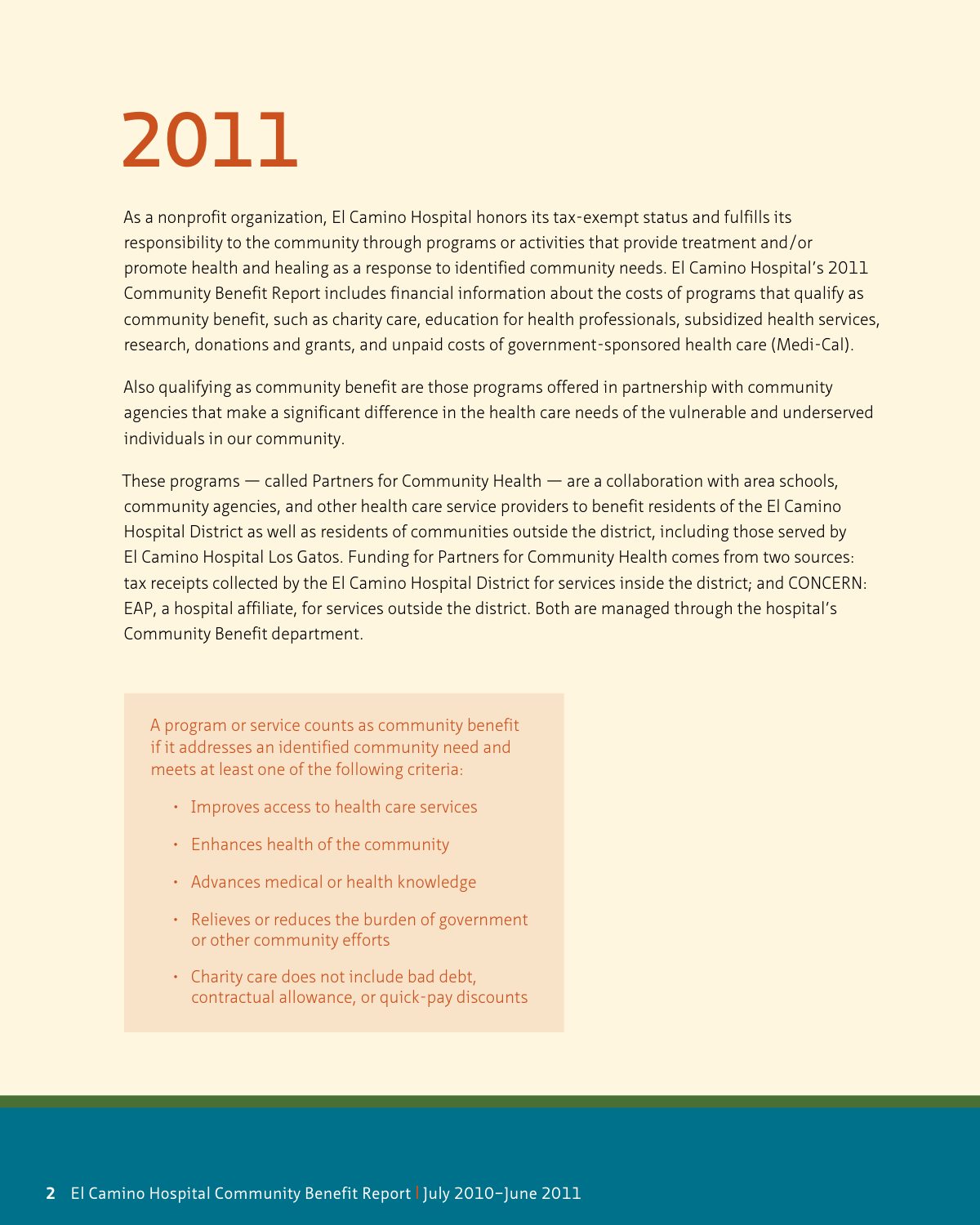

#### **A most-appreciated recognition**

El Camino Hospital and the El Camino Hospital District's efforts to help the underserved in the community through Partners for Community Health have been recognized by the Association of Fundraising Professionals, Silicon

Valley. The organization recently selected the hospital as its 2011 Outstanding Corporate Grantmaker: Over 300 Employees.

What the hospital and the El Camino Hospital District have established with these programs has



been at the "forefront of corporate grant making, taking an analytical and systematic approach to its community benefit efforts and responding to the documented health needs of the community," says Maureen Wadiak, associate director of Community Services Agency, Mountain View. "Like a well-managed venture capital fund, El Camino Hospital invests in social change for the betterment of the community."

**"This award shows us that our Community Benefit program, including Partners for Community Health, really is making a difference to the health and wellbeing of the Silicon Valley community."**

> **Cecile Currier Vice President of Corporate & Community Health Services for El Camino Hospital**

**"This award is a testament to all the partners with whom we've worked over the past several years. We're pleased that this program raises awareness of the tremendous needs to be filled."**

> **Barbara Avery Director of El Camino Hospital's Community Benefit program**

#### **2011 Community Benefit Report**

| Partners for Community Health -                                          |
|--------------------------------------------------------------------------|
|                                                                          |
| Partners for Community Health -<br>Programs funded by El Camino Hospital |
| Total Community Benefit -                                                |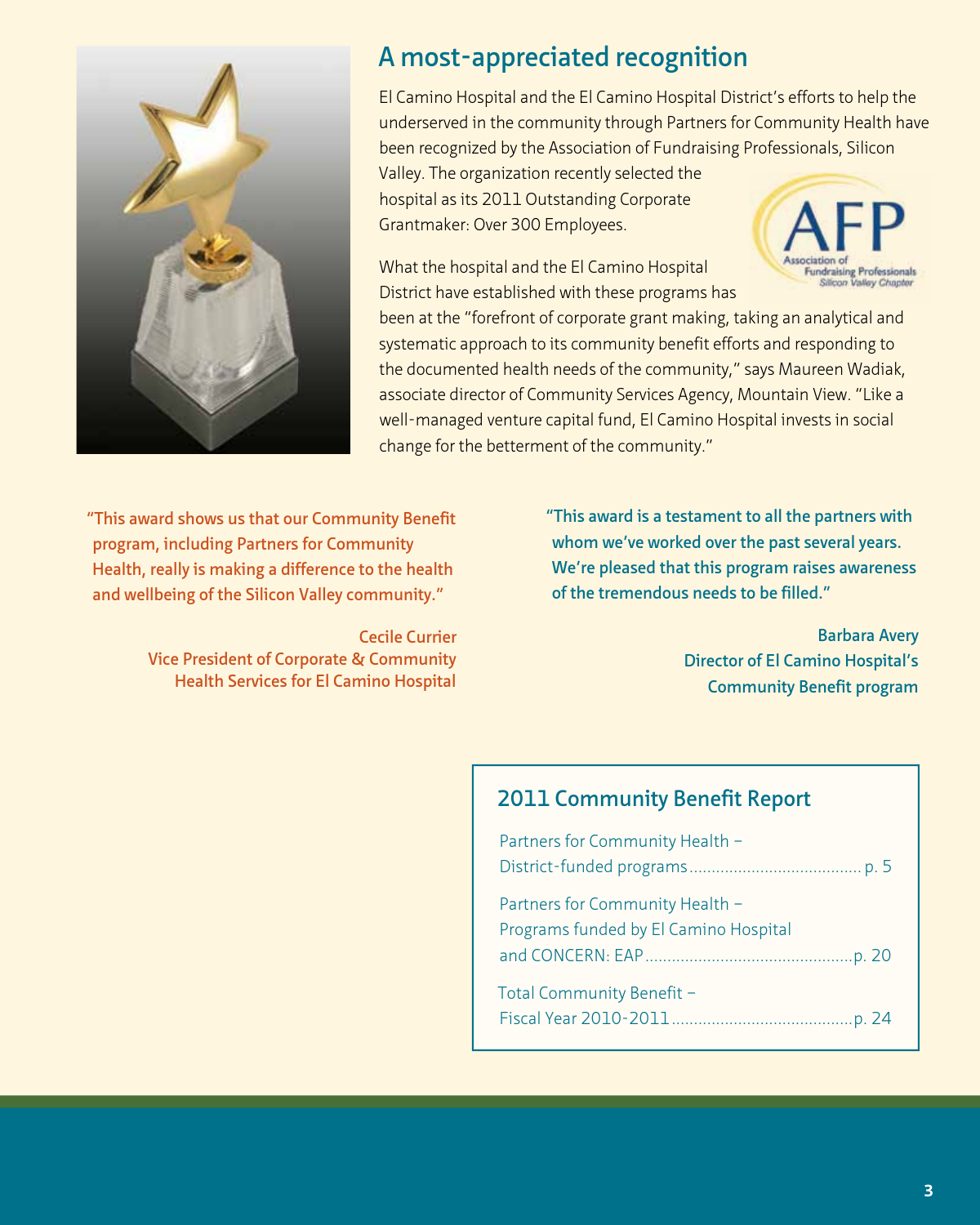

### **Partners for Community Health**

Recognizing that even in this affluent community, a growing number of individuals still do not receive adequate or appropriate health care services, the El Camino Hospital District Board of Directors unanimously voted in 2008 to set aside a portion of annual district tax receipts to fund a comprehensive range of community health improvement services. El Camino Hospital identifies these services as Partners for Community Health; they are managed through our Community Benefit department.

This visionary decision enabled the hospital to expand its Community Benefit program and gave the El Camino Hospital District an opportunity, as envisioned by the board of directors, to have a significant impact on the health of individuals and families in the area it serves.

Partners for Community Health funds services in local schools, community agencies, and other health care service providers to benefit residents of the El Camino Hospital District, as well as people living and working in communities outside the district, including those areas served by El Camino Hospital Los Gatos.

Included in this report are brief profiles of several Partners for Community Health programs, both those funded by the El Camino Hospital District for residents of the district (orange headers) as well as programs funded by the hospital and CONCERN: EAP\* for residents of areas outside of the district boundaries (green headers).

*\*CONCERN: EAP (Employee Assistance Program), a nonprofit affiliate of El Camino Hospital, provides services to both employees and employers to help improve workplace health and productivity. In 2009, CONCERN's board of directors voted to designate a percentage of CONCERN's net revenue each year for Partners for Community Health programs not funded by district tax receipts.*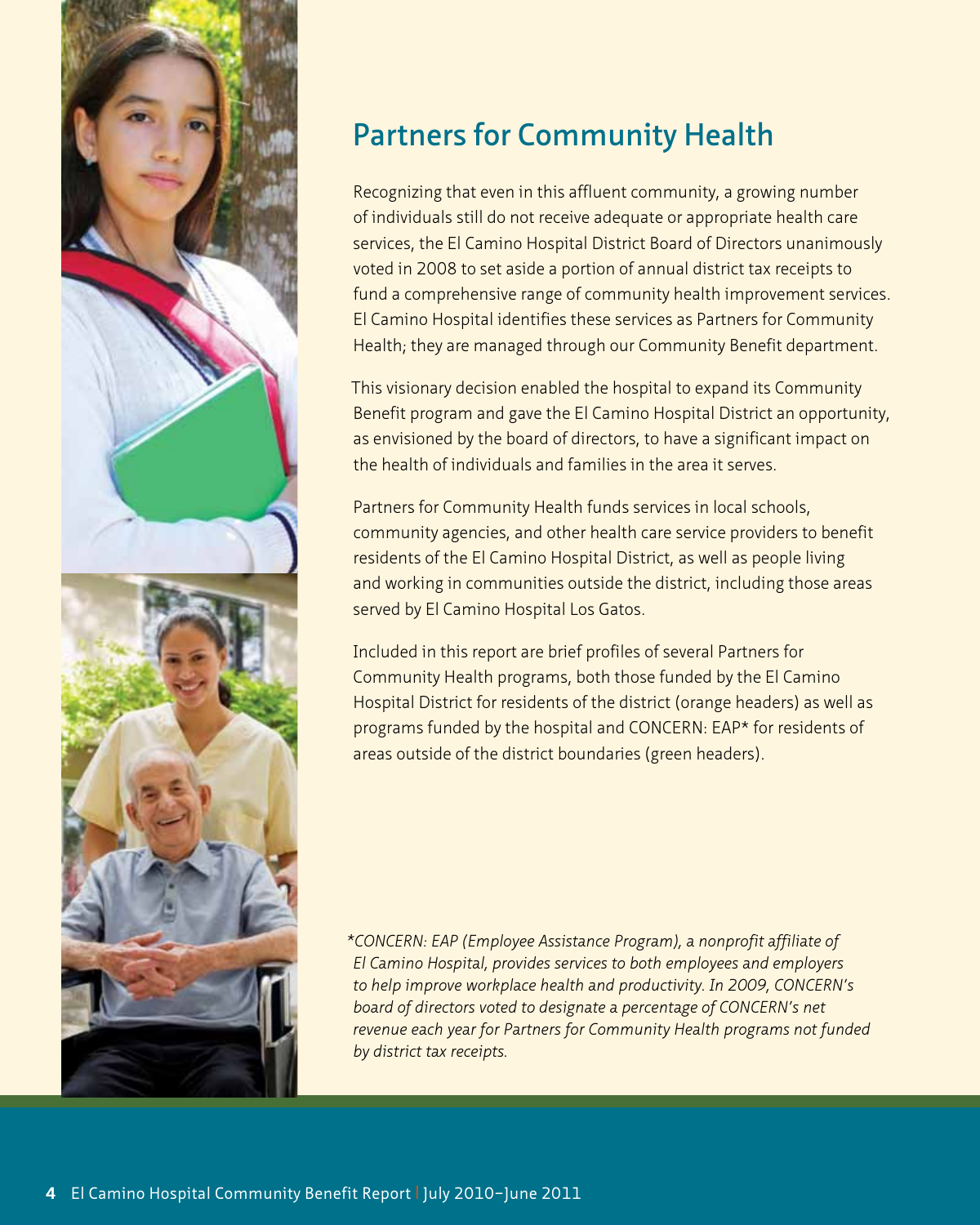#### District-funded programs

#### Valley Health Center – Sunnyvale

In partnership with the Valley Medical Center Foundation, Partners for Community Health provides funds to support the Valley Health Center – Sunnyvale, which serves low-income families in Northern Santa Clara County. The goal is to offer a "medical home," providing primary care, behavioral health services, and dental care. The medical home model increases the likelihood that individuals using the clinic's services will adhere to their care plans. Two fully equipped dental operatories, staffed by a full-time dentist and two dental assistants, provide low-cost, comprehensive dental care to adults who do not have access to this service. The partnership has also made it possible for the clinic to staff and provide onsite lab, radiology, and pharmacy services.

Primary care services: 18,090 Patients in "medical homes": 3,473 Dental care services: 2,937 Patients served: 1,731



#### JANE'S STORY

Jane had very poor dental health. Several of her teeth were in need of restoration and a number of her maxillary anterior teeth were missing, making her unable to chew her food properly. Jane's condition had gone untreated due to cutbacks in insurance and her lack of resources. What also bothered her was not being able to smile comfortably. After several months of treatment in which her teeth were restored and prostheses were made to replace her missing teeth, Jane was able to eat normally and smile with confidence.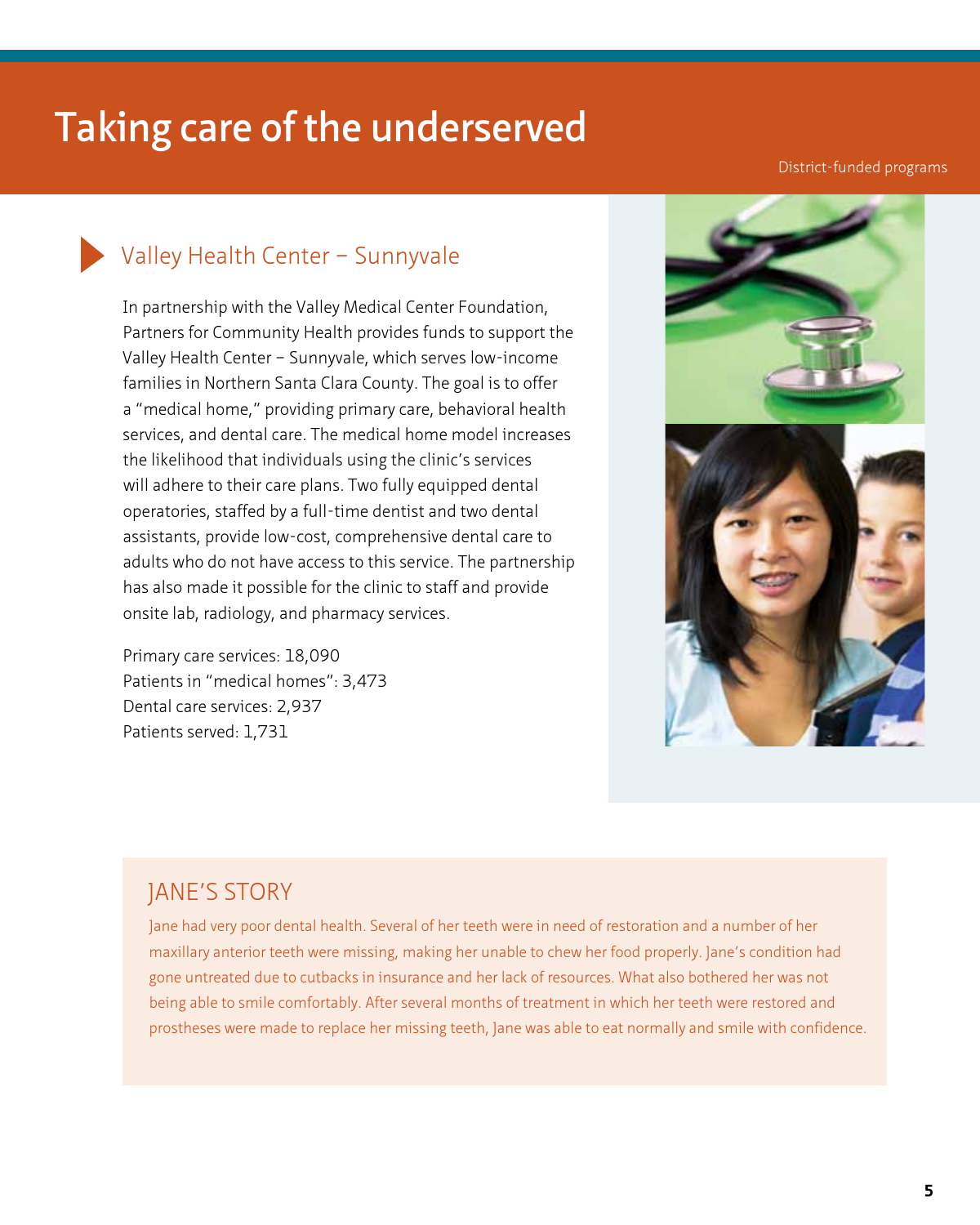District-funded programs

#### El Camino Hospital Immunization Program

This program helps prevent the spread of contagious diseases, including pneumonia, hepatitis, influenza, tuberculosis, and whooping cough through free vaccines and TB testing provided to underserved individuals. Vaccinations for both children and adults are provided at the RotaCare Clinic on the Mountain View campus.

Services provided: 11,090 Patients served: 3,600

#### Children's Dental Center of Sunnyvale

Dental decay is the single most common chronic disease in young children, more prevalent than asthma or diabetes. Opened in June 2011, the new, kid-friendly Children's Dental Center of Sunnyvale will provide local children with access to high-quality dental care. While this is not a "free clinic," it will allow thousands more children, from infants to middle school students, to receive the dental care they need  $-$  regardless of insurance. The Center is sponsored by The Health Trust, with funding from the El Camino Hospital District and First 5 Santa Clara County. The Center will provide as many as 15,000 dental services in its first year and have a significant, positive impact on the oral health of youngsters throughout the county.

'"If kids begin going to the dentist when they are toddlers and you make it fun, then they will learn good oral hygiene and won't grow up dreading that trip to the dentist," said Frederick Ferrer, CEO of The Health Trust.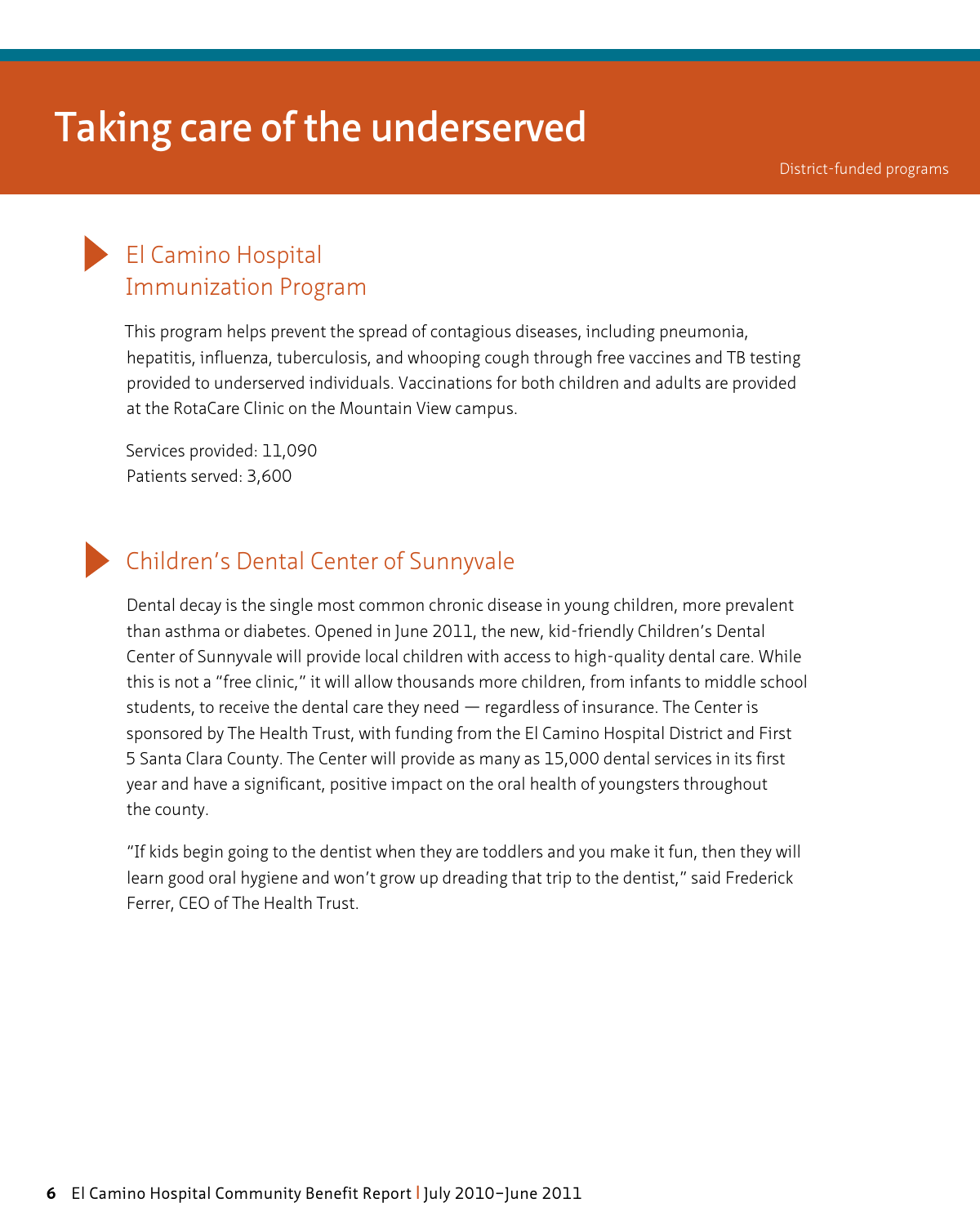District-funded programs



#### RotaCare Clinic

The RotaCare Clinic in Mountain View, created by El Camino Hospital and local Rotary Clubs 15 years ago, is a nonprofit organization providing free outpatient medical care and medication to the underserved in our community. An essential component of the community's safety net health care services, the RotaCare Clinic is a "medical home" for many of the community's uninsured, creating access to health care that would otherwise be unavailable. Although primary care is its core service, the clinic also provides access to 11 medical specialty services. RotaCare is staffed by employees and volunteers including physicians, nurses, pharmacists, interpreters, and support staff. The clinic also depends on its collaborative relationship with El Camino Hospital, which provides significant financial support annually, including rent-free space and lab and radiology services.

Services provided: 16,461 Patients served: 2,667 Volunteer hours: 8,023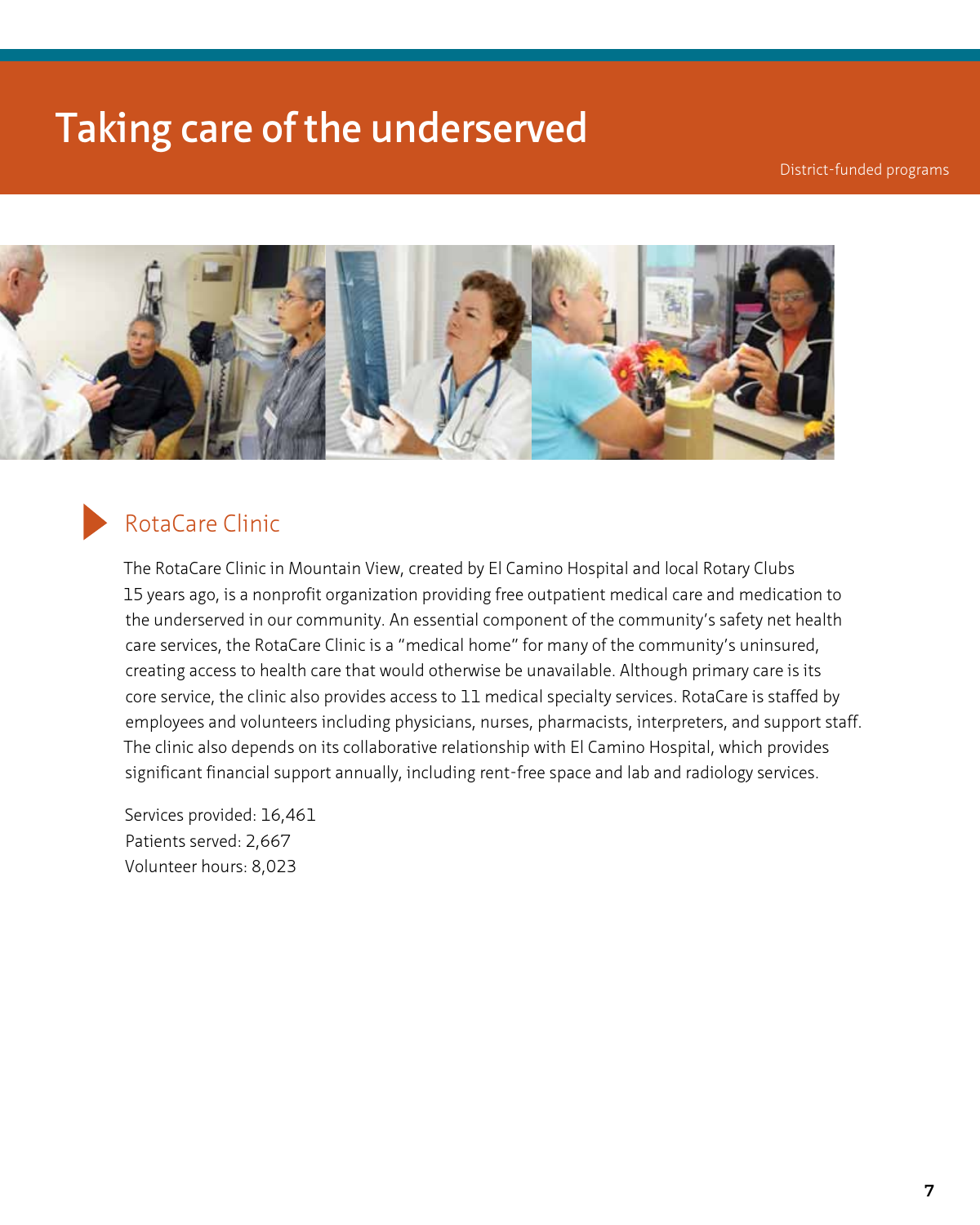#### District-funded programs

### Cancer Support Community

Funds from Partners for Community Health helped the Cancer Support Community launch an exciting new program for Spanish-speaking cancer patients and their families.

'"These group meetings help people feel less isolated and alone," says program director Margaret Stauffer. "That's so important when you're facing such a challenging diagnosis." And a regular schedule of workshops allows patients to get topic-specific information (in Spanish) on everything from nutrition to side effects of medical treatments.

Community members served: 367 Underinsured Latino cancer patients served: 44

*Additional partners: MayView Community Health Center; Lucile Packard Adolescent Health Van; and Healthy Kids (health insurance program)*

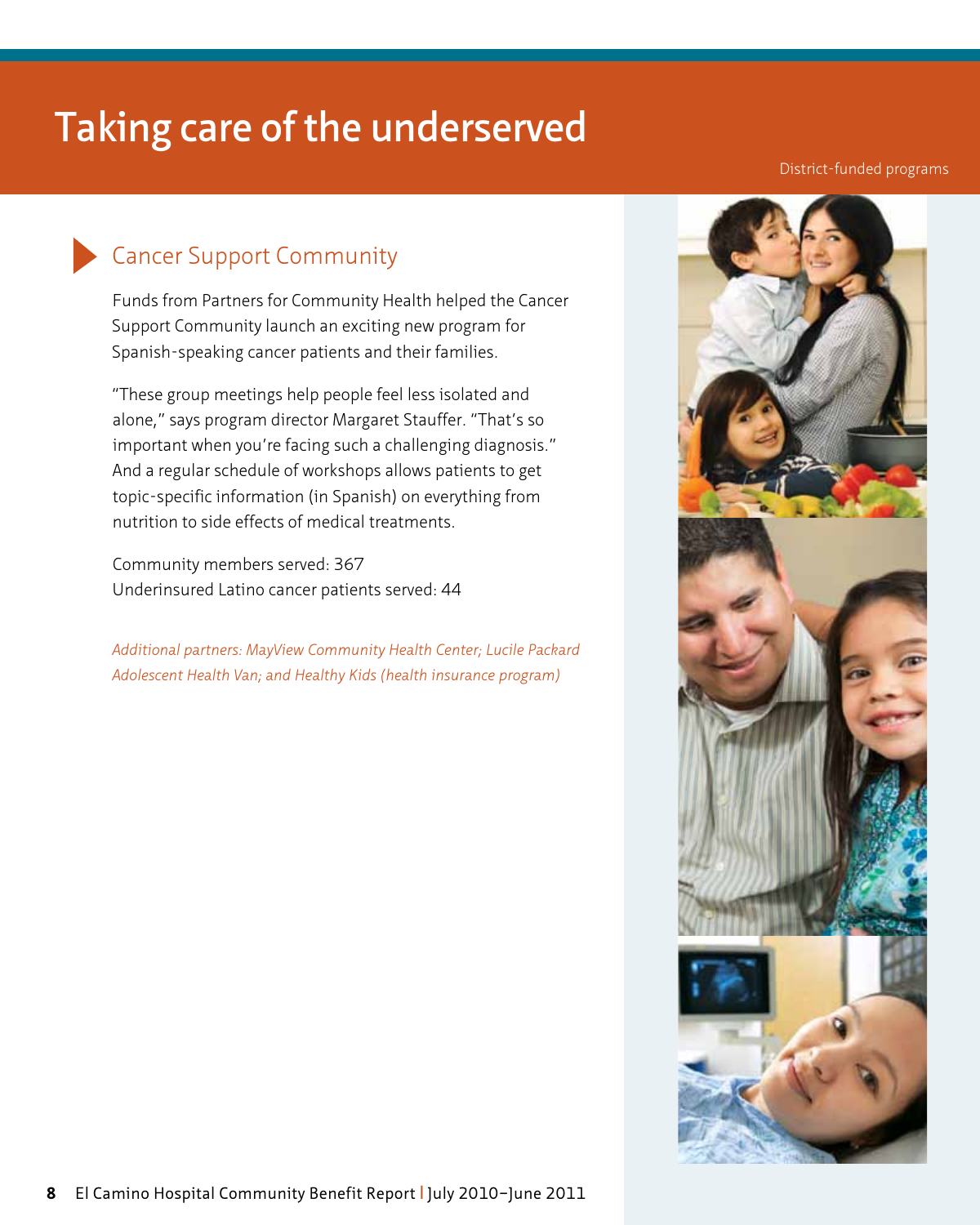### SCHOOL HEALTH INITIATIVES

A centerpiece of Partners for Community Health (PCH) is our commitment to improving the health and wellbeing of youth through collaboration with local school districts. PCH funds credentialed school nurses and health aides in three school districts with a substantial number of students from underserved households. When there are more nurses, more children receive health screenings and nurses have the opportunity to follow up to ensure children receive the care they require. PCH also funds health promotion programs, both in the classroom and on the playground, to help children establish healthy habits early.

#### Health Teacher

In partnership with Lucile Packard Children's Hospital (LPCH), Health Teacher, a Web-based health education curriculum and resource program for K-12 teachers, was implemented in four school districts in the El Camino Hospital District. Health Teacher helps children understand basic health information and learn how to make appropriate health decisions that may prevent health problems and contribute to better long-term health. Additional implementation activities encourage parents and other key community stakeholders to reinforce the healthy behaviors children are learning from the new curriculum.

Schools served with joint LPCH funding: 33 Middle school students reporting improvement in health knowledge: 100%

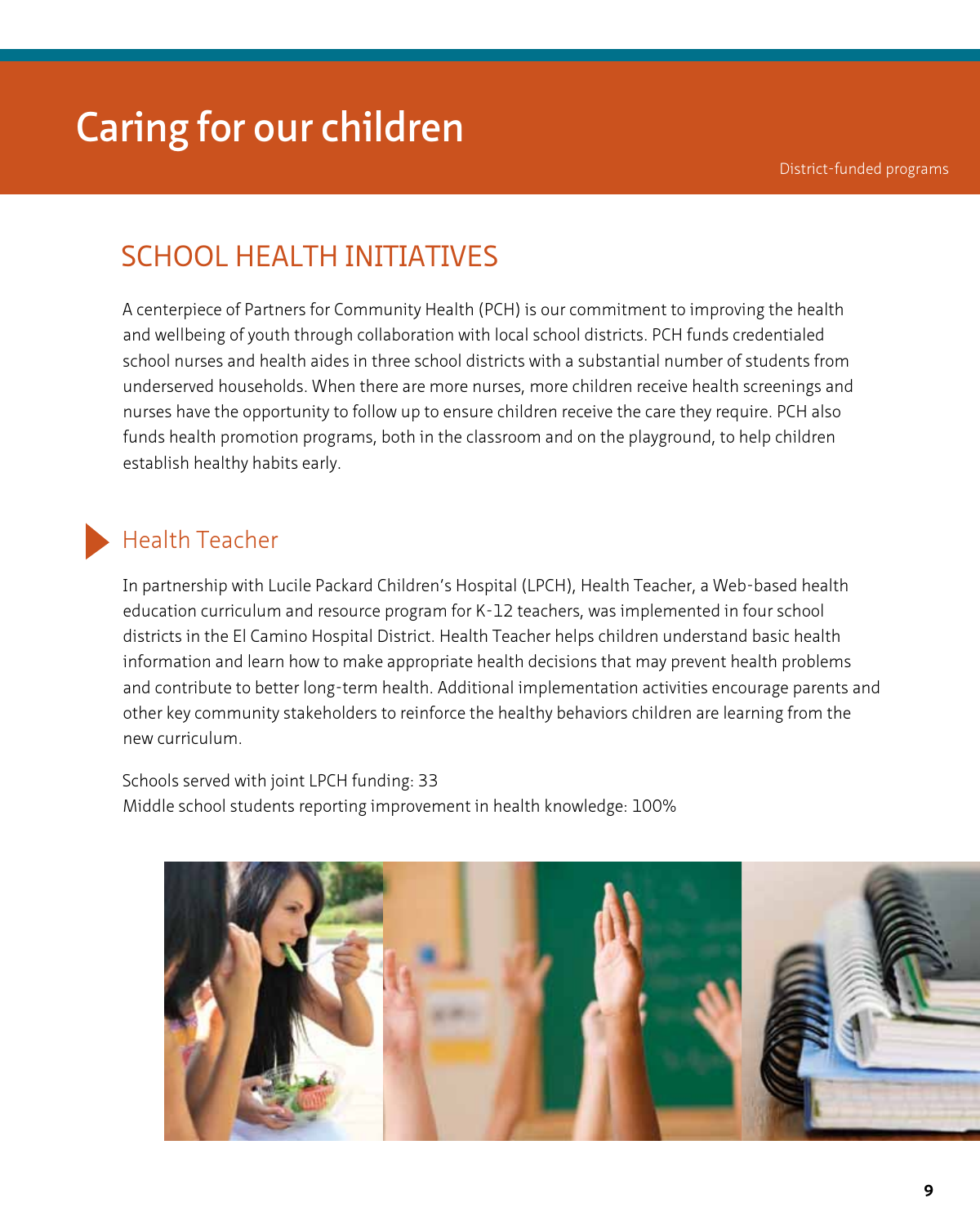#### District-funded programs

#### School nurses – Mountain View Whisman School District

Thanks to funding from the El Camino Hospital District, two additional school nurses are available to serve K-8 students in the Mountain View Whisman School District. The consistency and continuity of having additional nurses allows for more follow-up with families to ensure that children get connected with medical providers to resolve their health issues. Nurses have more time to manage students with complex medical conditions. Nurses are able to get to know their students and their health needs, and can better anticipate what support they would need in the future. Also, the staff, parents, and students feel more comfortable with the increased availability of nurses for support and information.

#### Students served: 4,900

Students complying with required vision, hearing, and scoliosis screenings: 99%

*Additional partners: Cupertino Union School District (one full-time nurse and one part-time health assistant); Sunnyvale School District (one full-time nurse and one full-time health assistant); Mountain View Los Altos School District (Lucile Packard Adolescent Health Van); and Community Health Awareness Council (counseling for teens)*

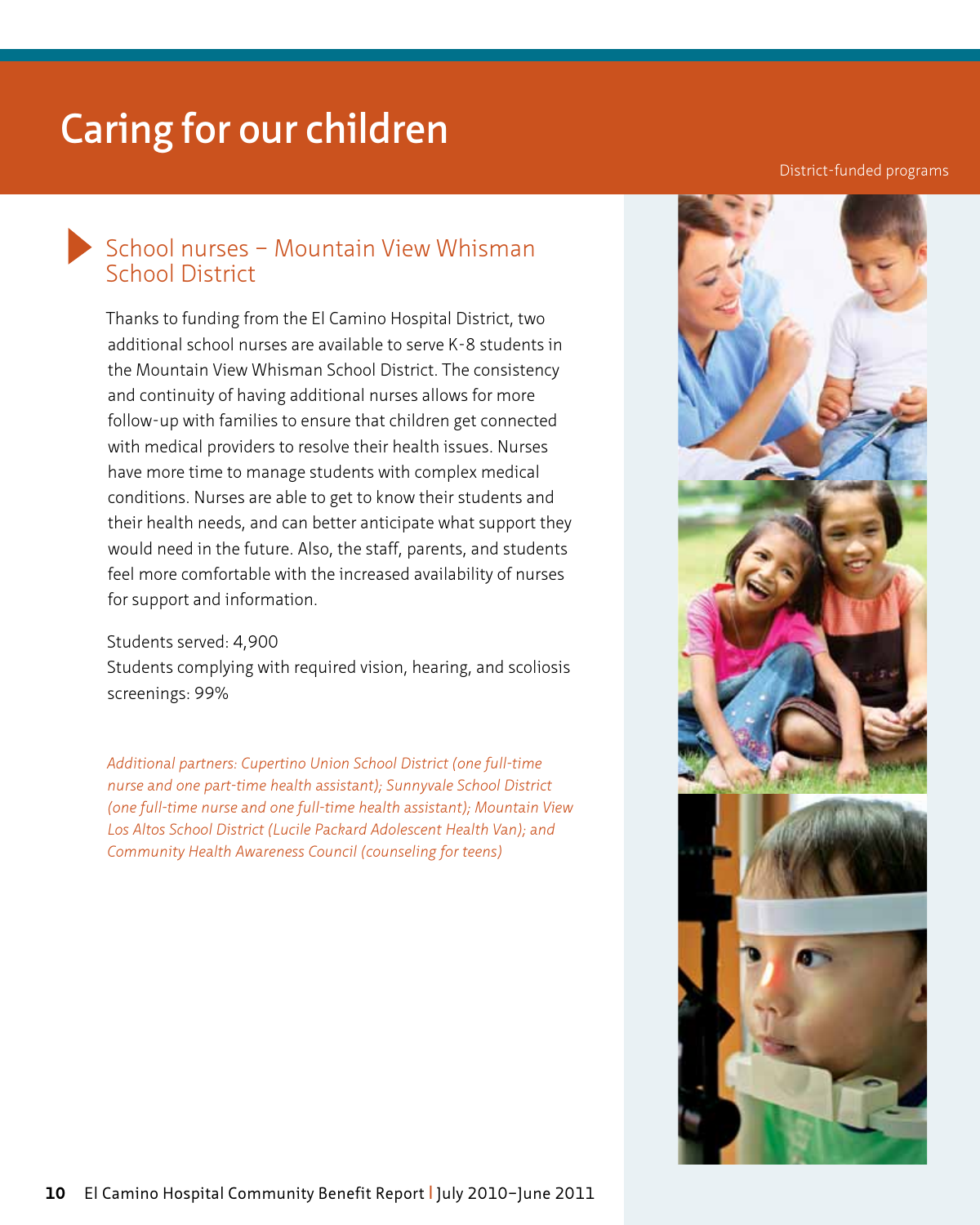District-funded programs



#### Playworks

Playworks is a physical activity program for children in elementary schools. Playworks promotes structured play during recess and before and after school, including organized games such as soccer, basketball, and volleyball. A trained Playworks coach teaches and runs games designed to build leadership and foster teamwork. Playworks provides full-day, onsite programming at three schools in two elementary school districts in the El Camino Hospital District. To participate in the program, at least 50 percent of a school's students must qualify for free or reduced-price lunches. Superintendents and principals have given the program exceptionally high marks for effectiveness and popularity among students and teachers.

Students served: 1,587

Principals reporting reduction in disciplinary referrals: 91% Staff reporting increase in students' ability to focus in the classroom: 95% Staff reporting positive impact on students' attendance: 78%

**"The percentage of student engagement in playing and sports has risen. And play time is fun but also calm. Issues don't escalate like they used to when kids didn't know how to play by the rules."** 

> **Eric Panosian Principal of Bishop Elementary School, Sunnyvale**

**"Playworks has not just transformed the playground. It has changed the entire school learning environment, as positive behaviors carry over into the classroom setting."** 

> **Brenda Guy Principal of San Miguel Elementary School, Sunnyvale**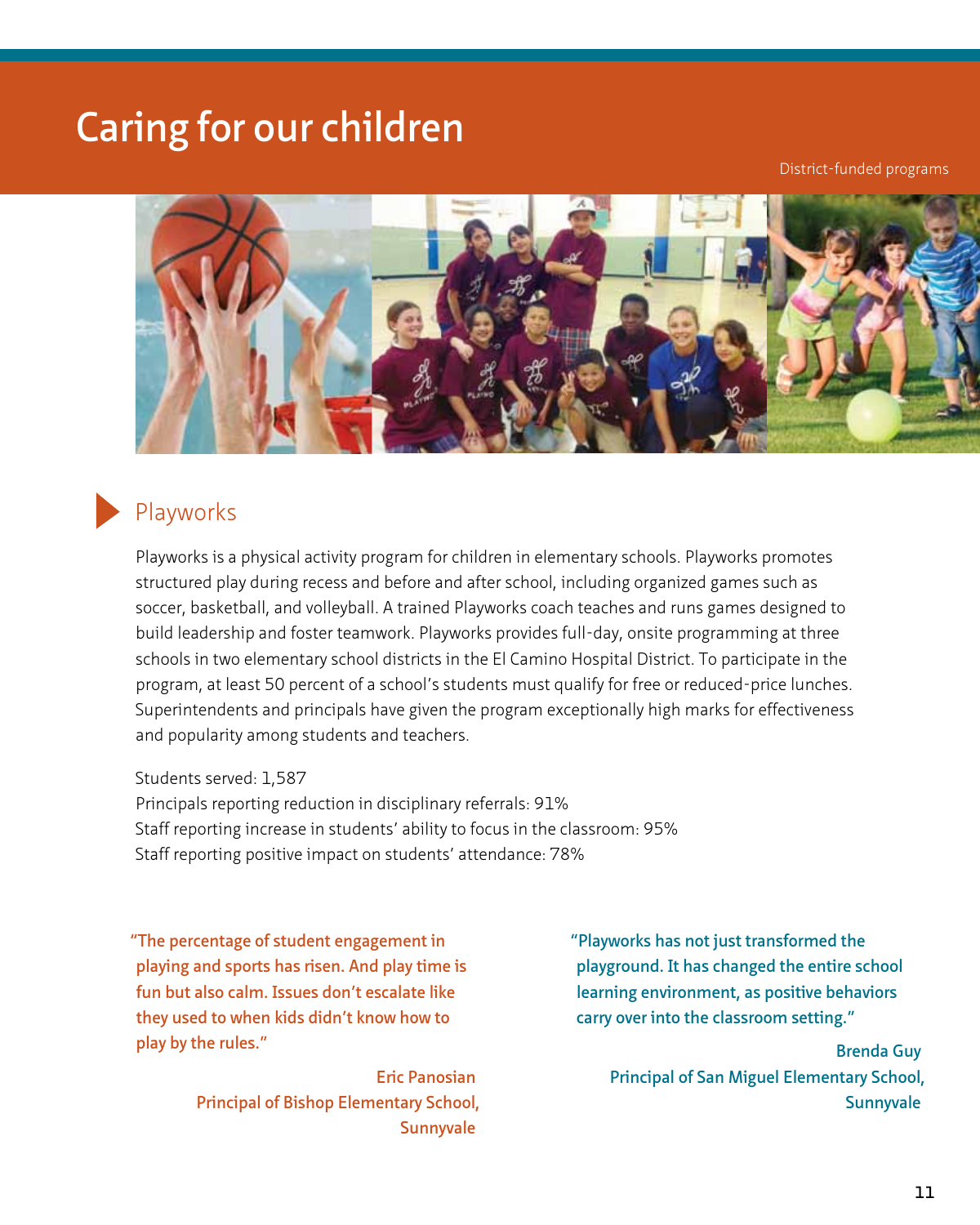District-funded programs

#### RoadRunners

Access to medical care is dependent on individuals being able to reach the services they need. As people age, especially if they live alone, it becomes increasingly important for their health and safety to have a reliable means of transportation for medical and other essential appointments. Operated by El Camino Hospital since 1985, RoadRunners is a transportation service providing seniors and frail residents with rides to health care appointments and other activities for a small fee.



Rides provided: 13,540

Clients giving an "excellent" rating for overall satisfaction: 95% Clients giving an "excellent" rating for RoadRunners supporting their independence: 100%



#### Medical Respite Program

When a homeless individual is hospitalized, he or she typically has no place to go to recover and get essential follow-up services after discharge. As a result, hospitals often house these patients until they are able to care for themselves — a costly solution that also decreases access to hospital beds for other patients. Partners for Community Health collaborates with the Hospital Council of Northern and Central California and five other hospitals in the county to make shelter beds available on a 24-hour basis to homeless individuals. While there, individuals are given recovery assistance and access to benefits and permanent housing. The program has been very effective in providing a wide range of respite and other services, including helping individuals to find a "medical home," enroll in benefits and services, and find a permanent place to live. The respite program has also helped to lower rehospitalization rates of individuals in the program.

#### Patients served: 94 Homeless patients linked to a medical home for future care: 97% Hospital bed days saved: 428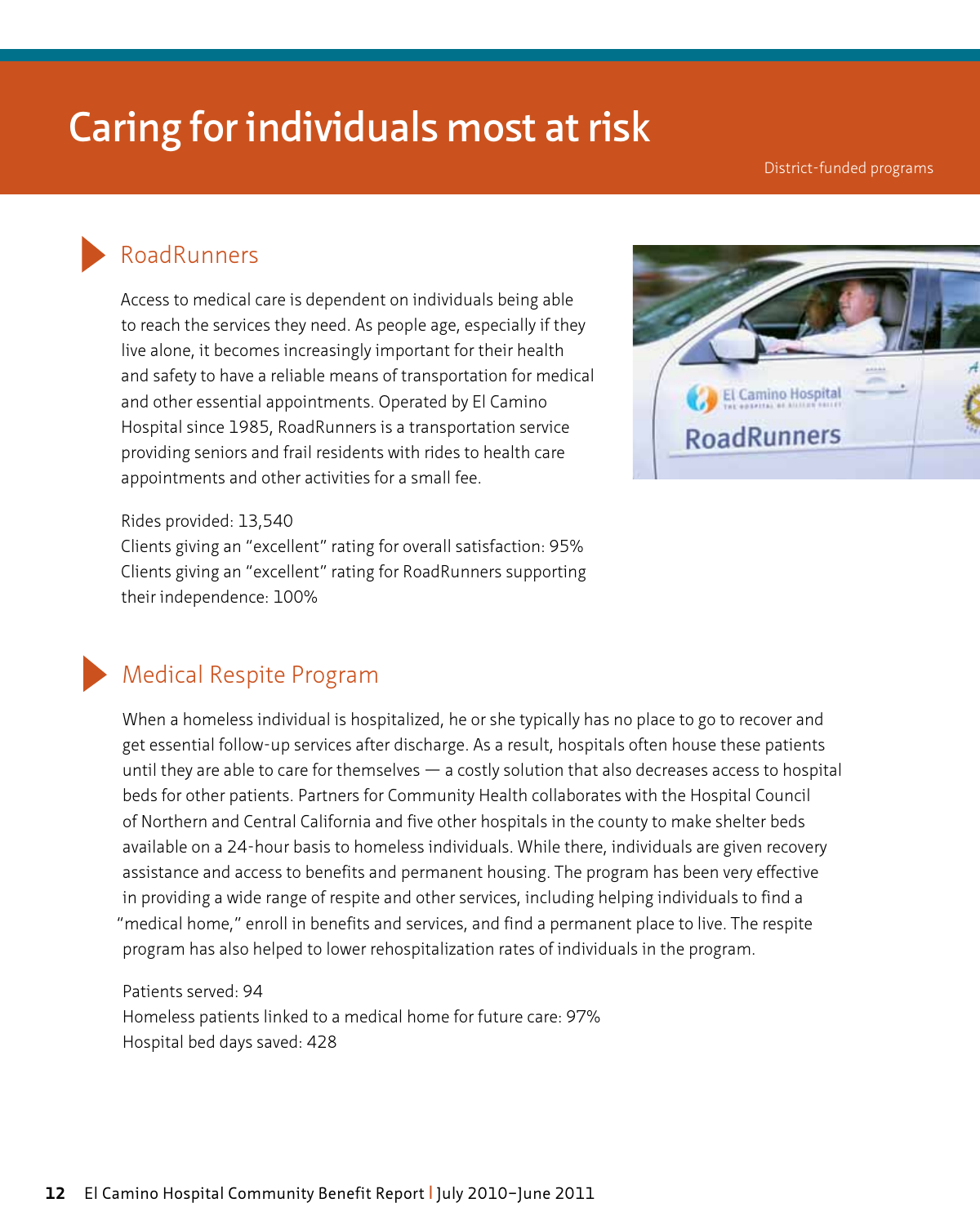District-funded programs

#### Mountain View Community Services Agency – Helping seniors manage chronic illness

For 20 years, Mountain View's Community Services Agency has offered case management services to seniors and their families, providing oversight to individuals with chronic illness and linking them to community resources. Case managers stay in touch with frail seniors and their families to identify urgent needs before they become a crisis. The overall goal is to avoid unnecessary emergency department visits, hospitalization, and institutionalization so seniors can stay in their homes and remain independent. With support from El Camino Hospital District funds, the agency was able to provide a nurse and case manager to increase the agency's capacity and reach more people in this vulnerable population.

#### Patients served: 98

Hospital readmission rate for case-managed seniors (with the same chronic condition) within 30 days: 2%

– Medicare inpatient readmission rate to El Camino Hospital within 30 days (all causes): 13% Hospital readmission rate for case-managed seniors (with the same chronic condition) within one year: 4% Clients and caregivers who learned more about medication compliance: 80%

#### ADELE'S STORY

Adele, 68, lives alone in Mountain View. She was referred to CSA after being hospitalized due to complications following surgery. This wasn't Adele's first trip to the hospital; in four years, she had been hospitalized 22 times for chronic urinary tract infections and falls. The nurse case manager began working with Adele to help her recognize the signs and symptoms of infections, provide her with weight and blood pressure monitoring, and give her advice about her nutrition. CSA social workers connected her to other community support services, such as RoadRunners, Meals on Wheels, and an in-home supportive services worker. With the help of CSA, Adele is now stable and has not been hospitalized in more than a year. "I feel like I'm more in control now," she reports.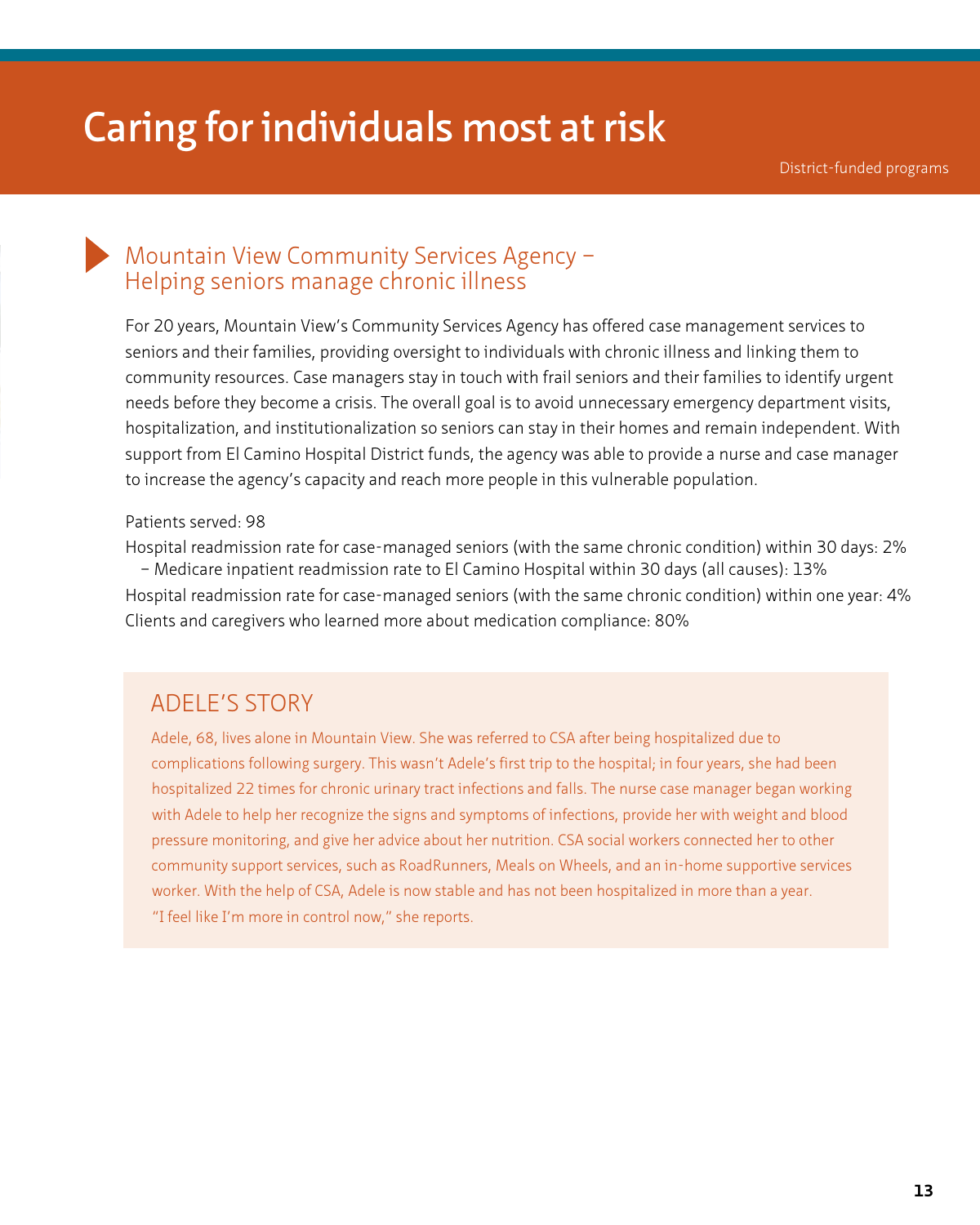#### West Valley Community Services

Through the CARE program (Community Access to Resources and Education), low-income individuals and families who access the agency's food pantries receive education on nutrition and healthy lifestyle, addressing the link between poverty and obesity. CARE also assists families in accessing social services, such as food stamp benefits; temporary assistance for needy families (TANF) programs; women, infant, and children (WIC) nutrition programs; health insurance; and health care services. A program to raise healthy eaters gives parents and children the resources to learn about healthy eating habits together, which includes shopping for and preparing healthy meals based on the resources available to them.

Participants: 230

Participants reporting improved knowledge of nutrition: 94% Participants reporting an increase in healthy behaviors: 68%

#### Alzheimer's Association – Caregiver University

Responding to the need for early detection and intervention to improve outcomes, as well as educational and support programs for families of Alzheimer's patients, Partners for Community Health provides funds for a Caregiver University to serve those across the continuum of Alzheimer's disease. With PCH's support, the local chapter of the Alzheimer's Association has created a series of workshops for families with someone who has the disease or a related disorder. Workshops cover warning signs as well as skills for caregivers, including how to communicate with a loved one who has difficulty speaking and understanding language; when or if a loved one should be moved to an assisted living facility; and how to maintain and improve brain health and memory.

#### Participants: 1,628 Attendees reporting increased knowledge: 98% Attendees who can apply learning to their own situation: 97%

**"The grant from the El Camino Hospital District improves the lives of Santa Clara County families coping with Alzheimer's disease by funding caregiver education, skill building, and ongoing support. Caregiver University provides caregivers with practical and timely information that can alleviate their own suffering, enhance the quality of life they provide to their family members, and allow them to keep their loved one at home for a longer period of time."**

> **Elizabeth Edgerly, PhD Chief Program Officer**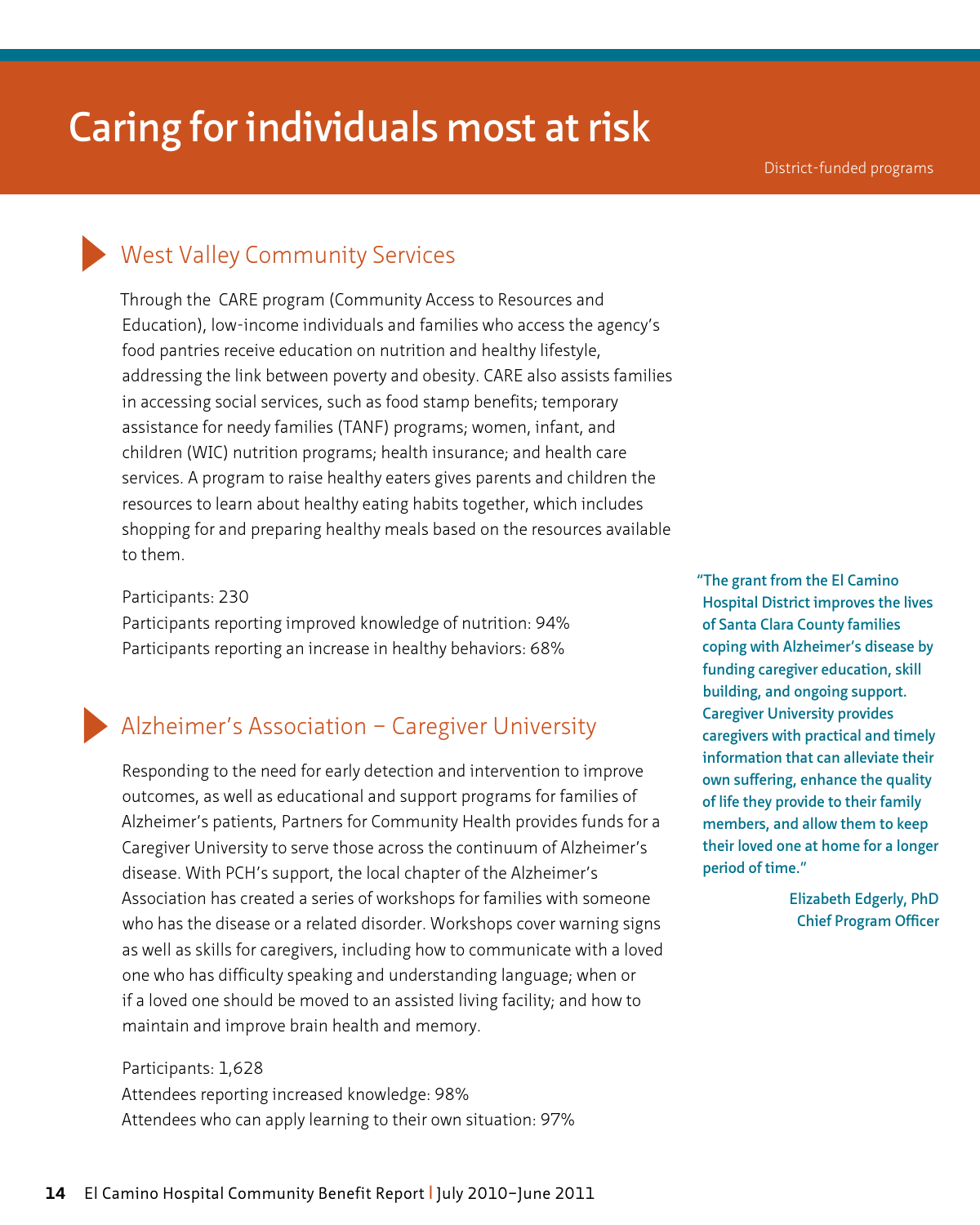District-funded programs

#### Sunnyvale Community Services Agency – Support for the working poor

People don't usually associate Sunnyvale with poverty or people in need, but sadly, they should. That's because 27 percent of the city's population (140,000) falls equally into extremely low-, very low-, and low-income categories, using national standards not adjusted for our higher cost of living. More than 40 percent of Sunnyvale School District students qualify for free or reducedprice meals. Sunnyvale Community Services provides emergency assistance services, including financial aid, food, and supportive counseling to working poor families, low-income seniors, and people with disabilities. Funding from Partners for Community Health provides medications, medical supplies, and nutritional support, and ensures that Sunnyvale CSA upholds its practice of never turning anyone away.

Community members served: 4,107 Clients rating satisfaction level as excellent: 79%

*Additional partners: New Directions (connecting uninsured patients with medical and social services) and Pathways Hospice (end-of-life support for uninsured patients)*

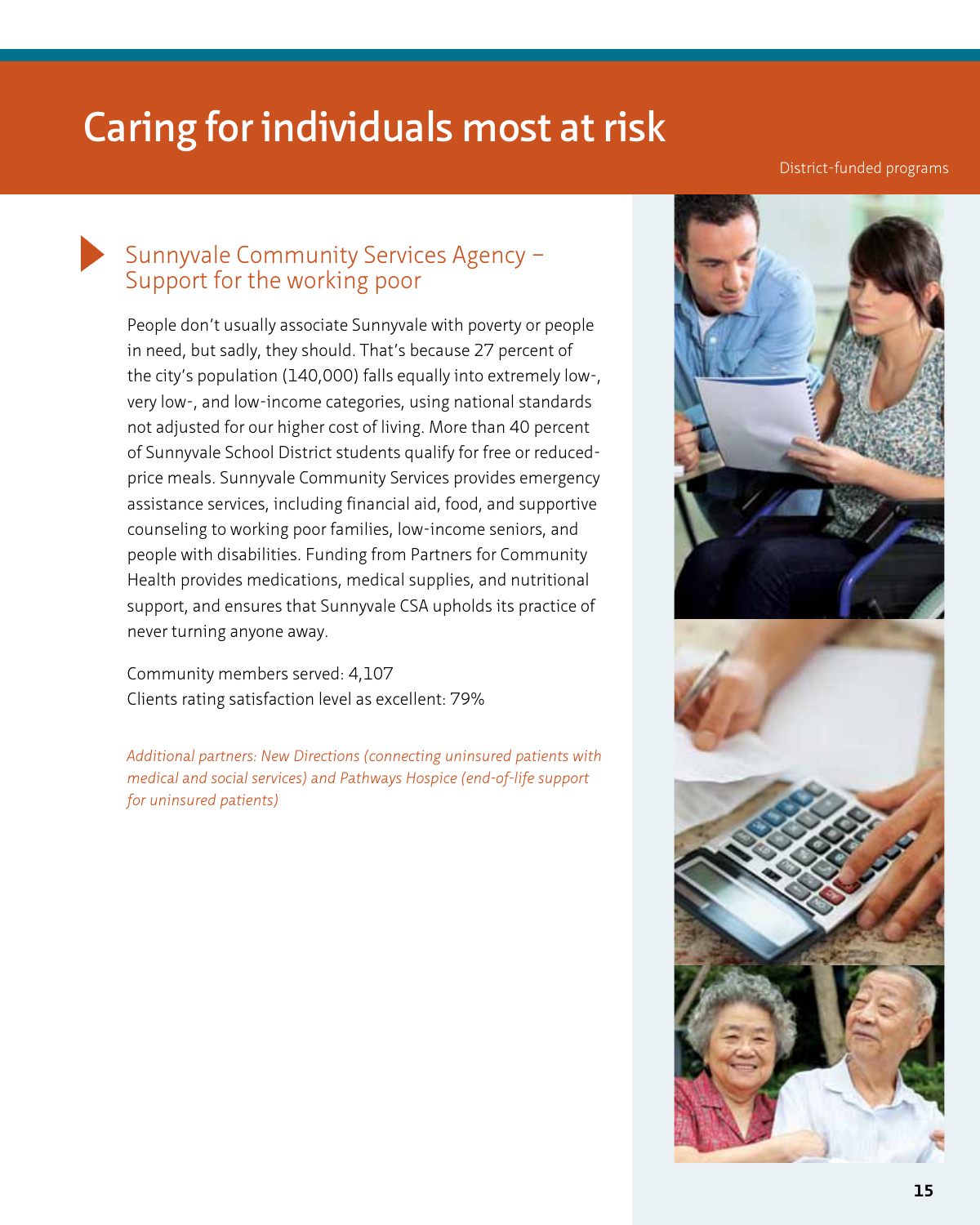### **Promoting mental health**

District-funded programs



#### Momentum for Mental Health

The need for mental health services for low-income residents is growing in Santa Clara County. Physicians and staff at the RotaCare Clinic have observed an increasing number of more severe mental health needs that require acute psychiatric care and medication management. Momentum for Mental Health is a private, nonprofit organization that helps individuals improve their mental health through treatment and support. Services include psychiatry, low-cost medications, and case management for individuals with no public benefits, private insurance, or ability to pay out of pocket.

Patients served: 101 Patients who avoided hospitalization for 12 months: 98% Patients showing at least 10% improvement in depression score: 100%

*Additional partners: Community Health Awareness Council (counseling for students and families); Asian Americans for Community Involvement (mental health services for low-income youth); and National Alliance for Mental Illness/ Peer Pals (behavioral health support)*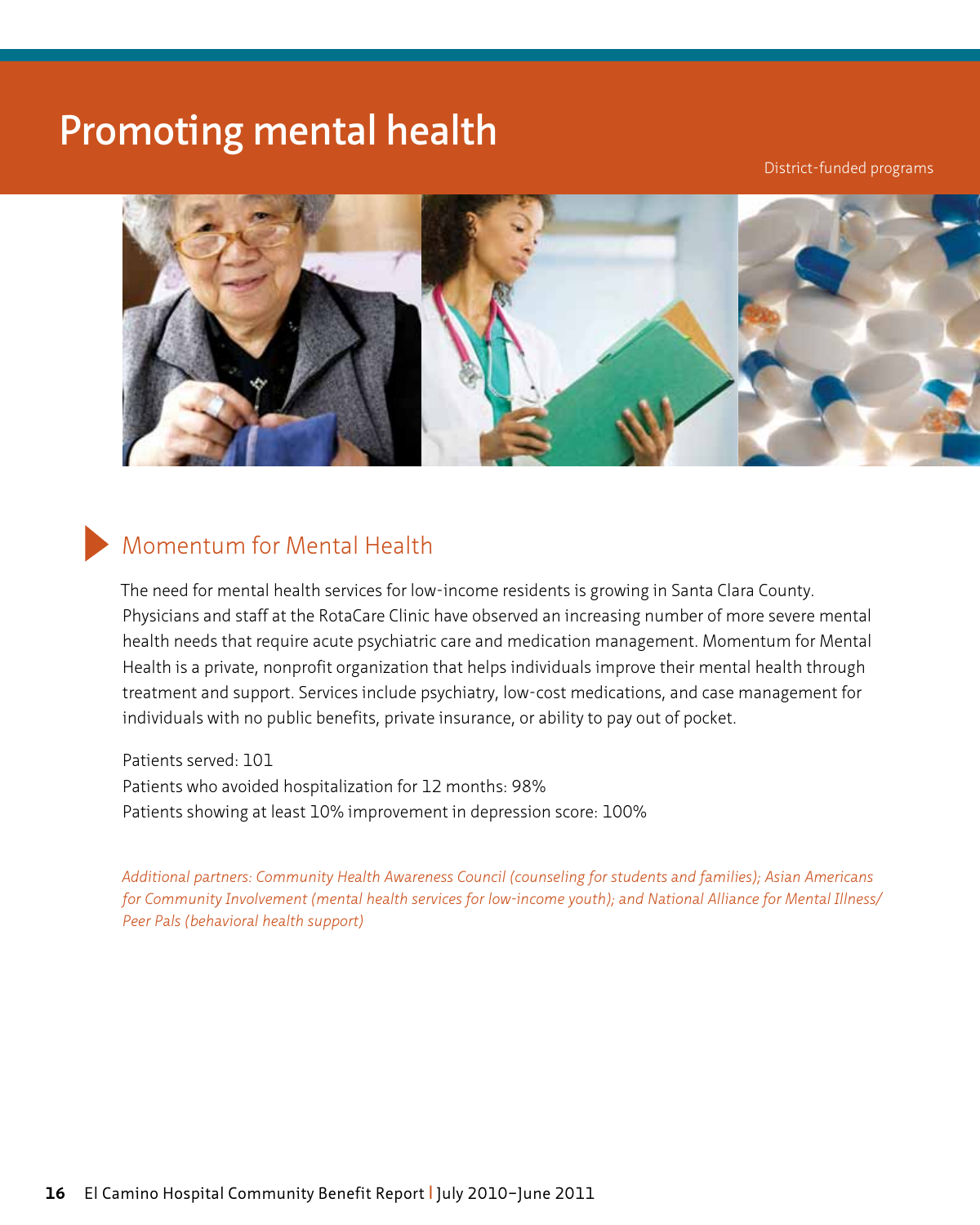### **Culturally sensitive programs**

#### District-funded programs

### South Asian Heart Center

The South Asian Heart Center (SAHC) was established to raise awareness of the elevated risk of coronary artery disease among South Asians and to decrease the incidence of heart attacks that occur in this population. SAHC serves 800 individuals annually, with lifestyle management and case management services. Through the use of traditional screening guidelines, SAHC also advocates for early detection and the need for comprehensive screening for risk factors in a population that is often under-diagnosed.

Participants served: 800 Participants in case management for one year: 441 Underserved participants receiving services: 23%

#### Chinese Health Initiative

El Camino Hospital recently launched a new program called the Chinese Health Initiative to raise awareness of health disparities that occur frequently in the Chinese community. Health concerns for the Chinese population include hypertension, lung cancer, and hepatitis B, as well as liver cancer, which is often associated with chronic hepatitis. To meet the health needs of this growing population, the program schedules health screenings, educational opportunities, and other outreach events.

#### Participants served: 725

At-risk participants who received hepatitis B screenings: 102 At-risk participants who received stroke and blood pressure screenings: 123

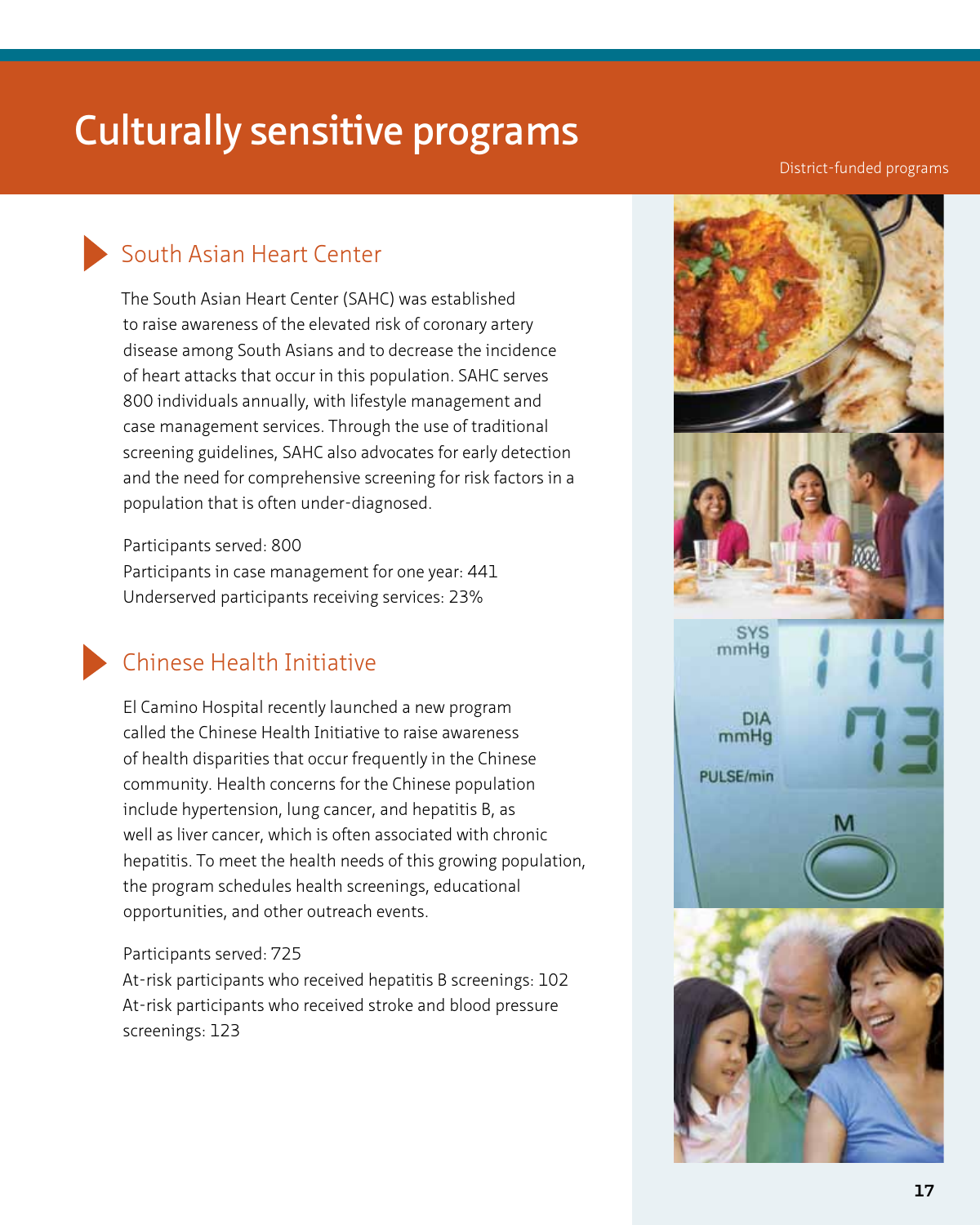#### Eating Disorders Resource Center

An estimated eight million people in the United States suffer from an eating disorder such as anorexia, bulimia, or binge eating. The Eating Disorders Resource Center (EDRC) helps people with eating disorders and their families through education and support programs. Services include counseling and support groups; educational presentations to professionals, school administrators, and staff; prevention programs in local schools; and outreach and awareness building for the general public, elected officials, and insurance companies. Continued funding to support the EDRC also helps connect the center to other community programs, such as school health services, that could use its resources.

Participants: 2,065 School health services staff who gained knowledge about eating disorder symptoms: 90%

> **"The EDRC is an extremely valuable service, the lack of which would cause untold agony for so many, like us, looking for strategies to cope with this enormous problem."**

**Stacy Parent of child struggling with anorexia**

#### Health Library & Resource Center

El Camino Hospital's Health Library & Resource Center enhances the community's health by providing vital and accurate health care information and educational resources. Free access to state-of-the-art medical databases is available to all community members through the hospital's consumer health library. Programs include health insurance counseling, eldercare consultations, information on preparing advance directives, support groups, health education classes, and the Speakers Bureau.

Library members: 14,000 Excellent rating for quality of library services reported by users: 90% Excellent rating for satisfaction with eldercare consultations: 82%

 *Additional partners: American Red Cross and community sponsorships*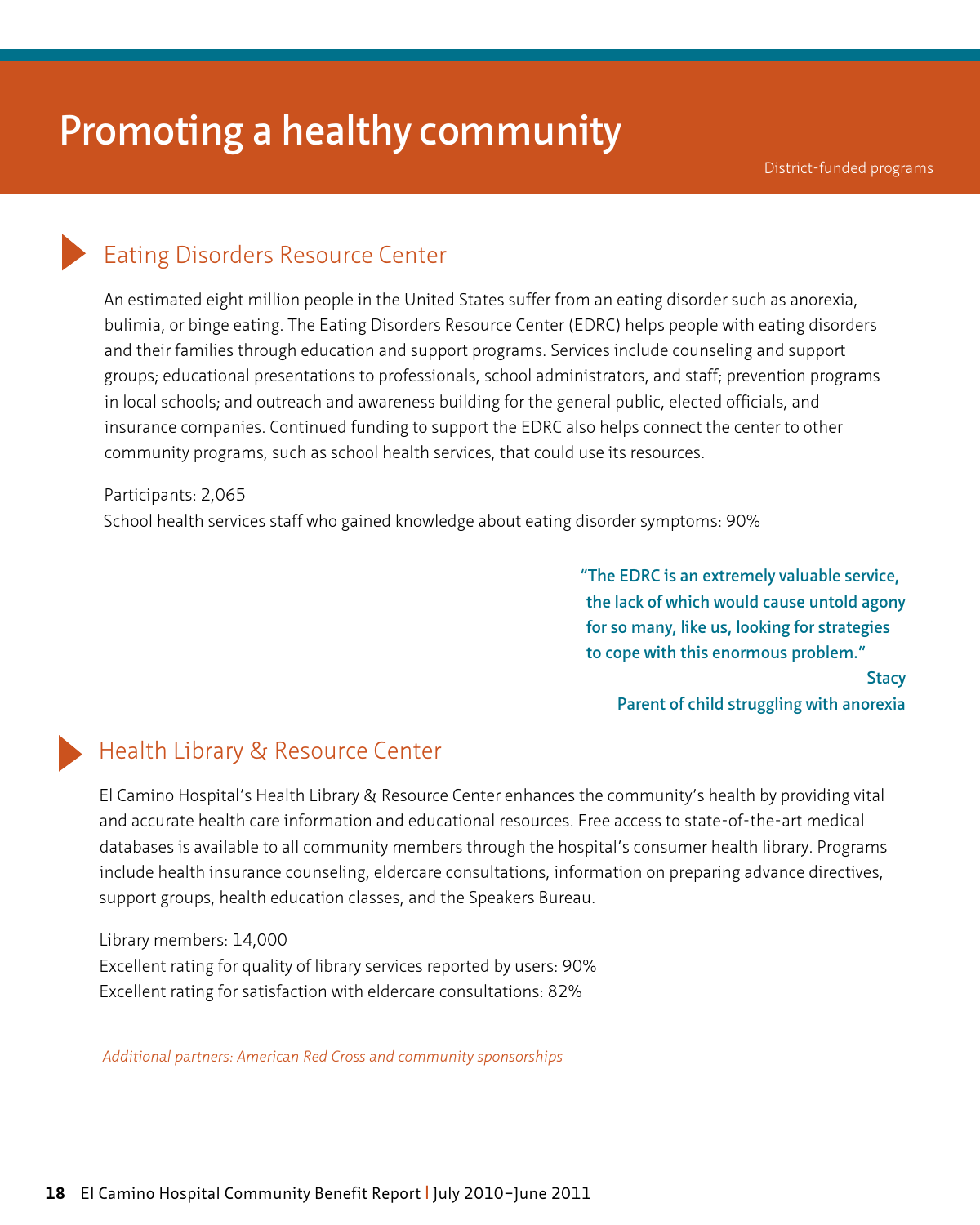### **Promoting a healthy community**

Partners for Community Health also supports a number of nonprofit, health-related organizations and initiatives through sponsorships and donations.

Aging Services Collaborative of Santa Clara County – Caregivers Count Conference Alzheimer's Association Cancer Support Community City of Mountain View – Senior Center City of Sunnyvale – Senior Center Clinical Laboratory Scientist Training Program at San Jose State University Community Services Agency – Mountain View De Anza College's Medical Laboratory Technology Program El Camino YMCA Los Altos Rotary AIDS Project Mountain View Police Activities League – summer activity camp for low-income children Pathways Hospice Foundation Peninsula Stroke Association Playworks Santa Clara Family Health Foundation – Healthy Kids Self-Help for the Elderly The Health Trust Valley Medical Center Foundation

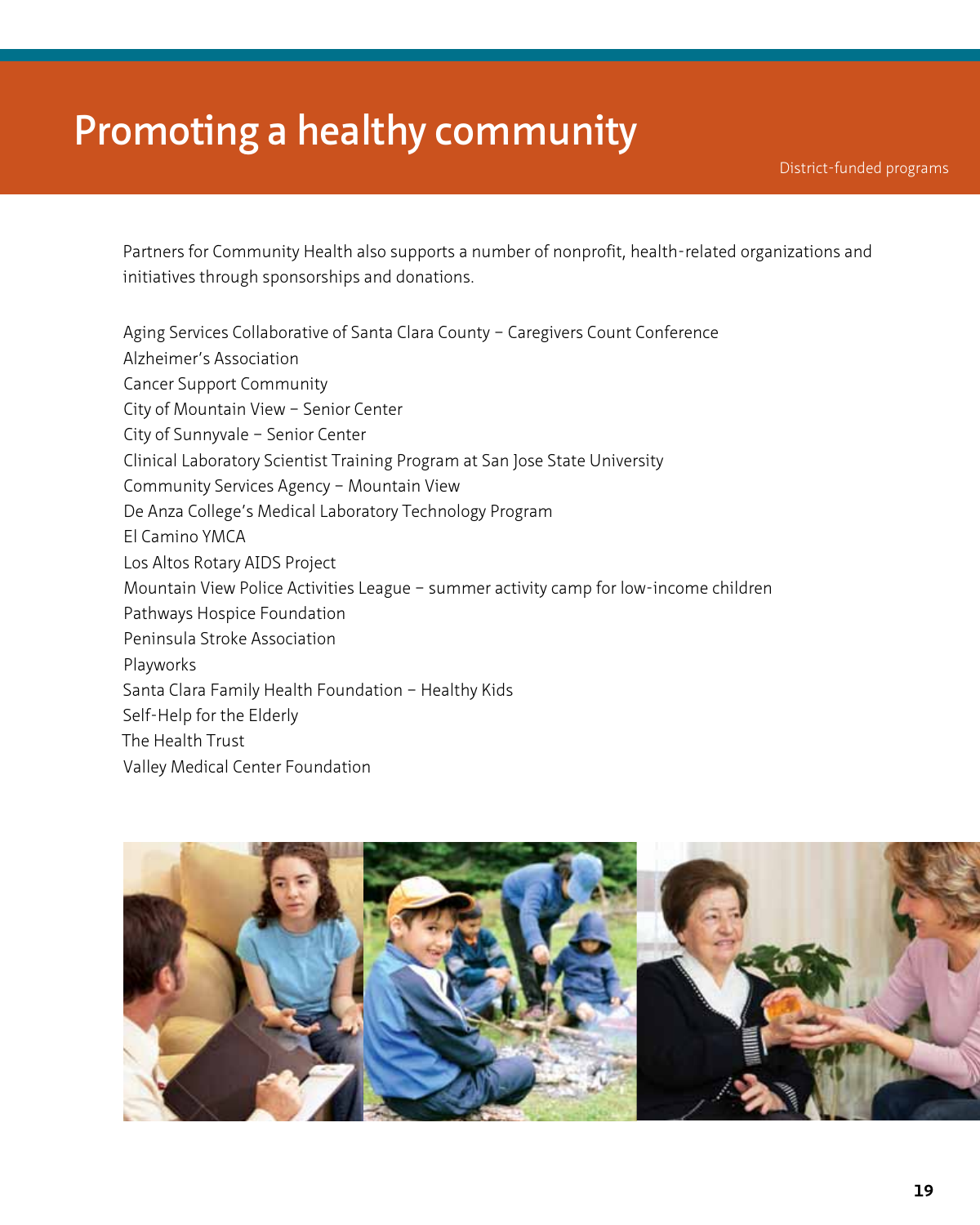Included in this section of El Camino Hospital's 2011 Community Benefit Report are brief profiles of several Partnership for Community Health programs, funded by CONCERN: EAP\* for residents of areas outside of the district boundaries. These include the areas served by El Camino Hospital Los Gatos, our second campus, added in 2009.

#### School nurses – Campbell Union School District

The population of the Campbell Union School District is culturally and linguistically diverse, with 42 percent of students coming from low-income families. Previously, the school district had only four part-time nurses to serve nine elementary and three middle schools in Campbell, San Jose, Los Gatos, Monte Sereno, and Santa Clara. Partners for Community Health funded two additional full-time nurses, helping the district increase the improvements it made in health care services to students the previous year. School nurses now have the resources to more closely monitor students' health records and effectively follow up on all referrals resulting from failed vision, hearing, scoliosis, and dental screenings.

Students served: 2,312 Uninsured students connected with resources: 88% Case management provided to asthmatic students with chronic absences: 88%

 *\*CONCERN: EAP (Employee Assistance Program), a nonprofit affiliate of El Camino Hospital, provides services to both employees and employers to help improve workplace health and productivity. In 2009, CONCERN's board of directors voted to designate a percentage of CONCERN's net revenue each year for Partners for Community Health programs not funded by district tax receipts.*

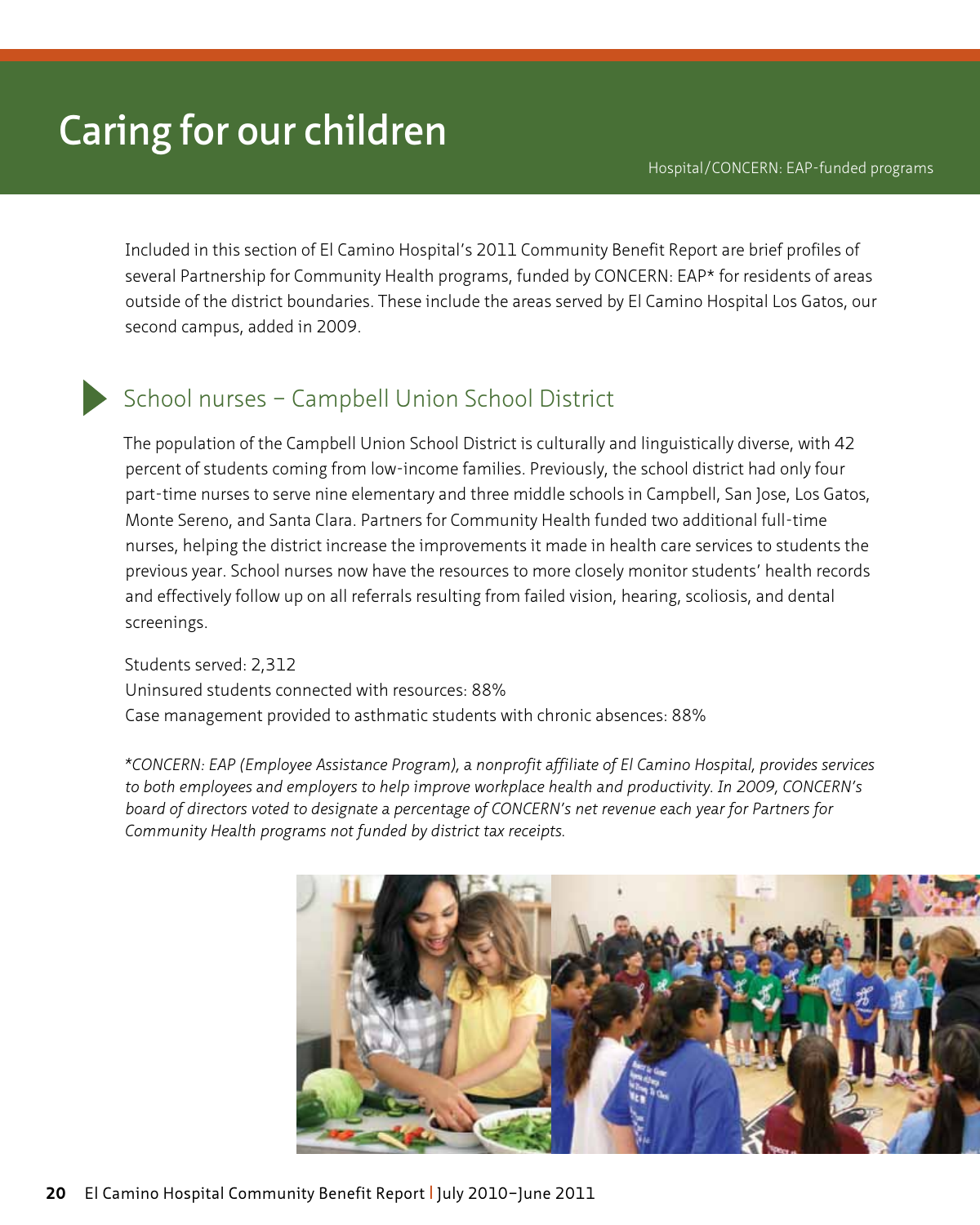#### Health Teacher

In partnership with Lucile Packard Children's Hospital (LPCH), Health Teacher, a Web-based health education curriculum and resource program for K-12 teachers, was implemented in 14 school districts in areas outside the El Camino Hospital District boundaries. To participate in the program, at least 50 percent of a school's students must qualify for free or reduced lunches. A full description of the Health Teacher program can be found on page 9.

Schools served with joint LPCH funding: 256 Middle school students who reported improvement in health knowledge: 100%

#### Playworks

Funded by CONCERN: EAP, Playworks provides full-day, onsite programming at one elementary school in the hospital's service area that falls outside of the district boundaries. A full description of the Playworks program can be found on page 11.

Students served: 561 Principals reporting reduction in disciplinary referrals: 91% Staff reporting increase in students' ability to focus on classroom activities: 95% Staff reporting positive impact on students' school attendance: 78%

*Additional partners: Campbell Union High School District (counseling for at-risk youth); Cupertino Union School District (school nurse and aide); and Santa Clara Unified School District (school nurse and health aides)*

**"Playworks truly has helped shape the very special culture and climate that everyone enjoys at Sherman Oaks. Students are able to enjoy their free playtime during recess and lunch in a safe, structured, supportive, and organized atmosphere outside on the yard. A coach and student leaders help organize and supervise games that encourage everyone to become active and healthy. The typical student arguments and issues that arise during recess times on most school campuses don't occur here. Fighting is practically nonexistent for the entire year; tattletales are rare. Recess begins and ends on a high note because kids are active, busy, and engaged in games of their choice. Thanks to Playworks, recess serves the purpose it is designed to serve: a healthy release of energy for the children."** 

**Donna Tonry**

**Principal of Sherman Oaks Community Charter School, Campbell Union School District**

**"We use Health Teacher as the primary health curriculum in our district. Because we now have a focused and coordinated program, with access for all teachers, we are finding that more and more teachers are emphasizing health instruction with their students, knowing that this is a critical area for student success. The easy-to-use Web site, with its videos and parent resources, is also a valuable resource for our teachers and staff members when they are working to emphasize health education and the whole child."**

> **Debi Bodenheimer Director of Curriculum and Instruction, Campbell Union School District**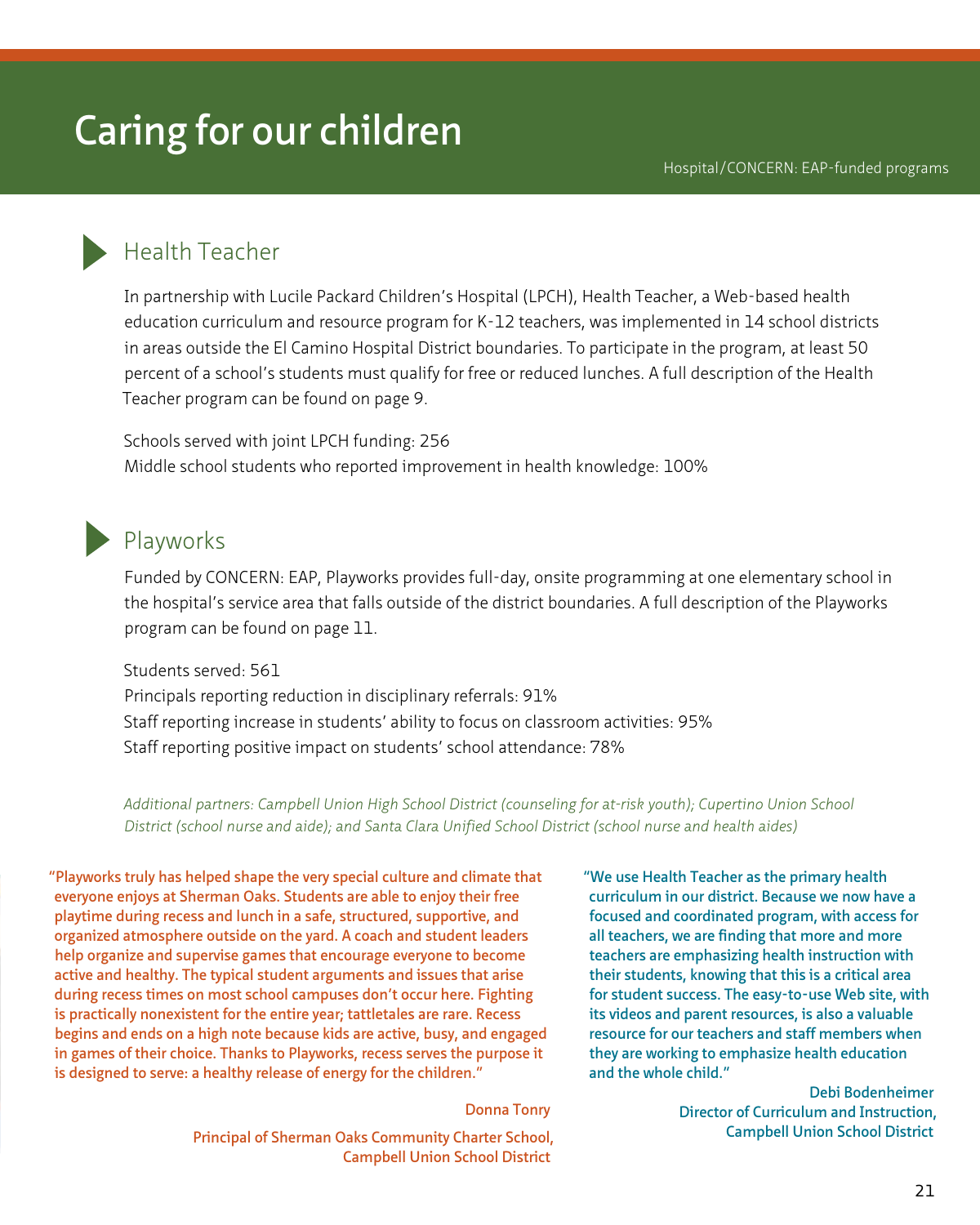### **Promoting mental health**

#### EMQ FamiliesFirst

EMQ is a locally based nonprofit organization recognized for innovative mental health treatment, foster care, and social services. These services help families recover from trauma, abuse, and addiction so that children can rebuild their lives. EMQ provides school-based addiction prevention, intervention, and referral services tailored to the needs of each school. Counselors work with youth in danger of developing highrisk or gang-related behaviors that inhibit learning and threaten future health and wellbeing. The funding provided to five schools in the Campbell Union High School District, which has a large number of youth with high-risk behaviors, includes access to EMQ FamiliesFirst Addiction Prevention Services (APS). The program provides individual, family, and group counseling sessions. In addition, funds help support EMQ's Child and Adolescent Mobile Crisis Program (CACP) to immediately intervene when youth are in danger.

Participants: 1,644 Students who reduced high-risk behaviors: 82% Parents who know how to access services for their at-risk children: 94%

#### ONE STUDENT'S STORY

The EMQ crisis team recently helped a 17-year-old high school student who was having intense thoughts about suicide. As soon as they got the call, the team immediately assessed the teen and reached out to her parents. Because her parents speak mostly Korean, the team called an interpreter service to help with communication. After determining what the issues were, the team created a safety plan, which included individual therapy for the girl. Since the crisis, the girl's life has improved tremendously. She has worked through her issues and fears, started exercising more, and increased her confidence in social settings. She also raised her grades in school and has been accepted to college. Most importantly, she no longer has suicidal thoughts and is a much happier person overall.

*Additional partners: Momentum for Mental Health and Asian Americans for Community Involvement*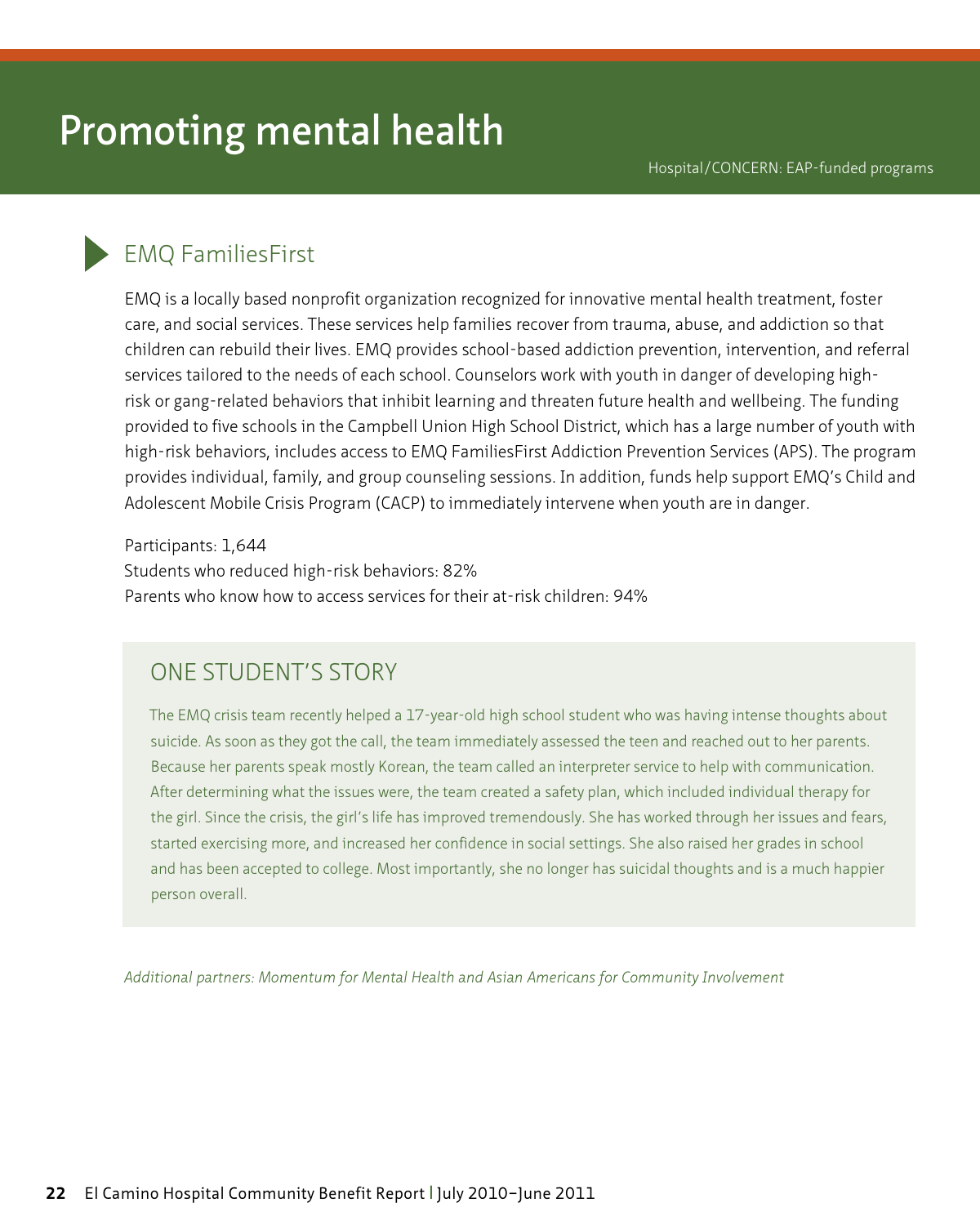## **Promoting a healthy community**

Hospital/CONCERN: EAP-funded programs

#### Health Library & Resource Center at El Camino Hospital Los Gatos

The Health Library & Resource Center at El Camino Hospital Los Gatos serves residents in the area by providing access to the latest medical information in print and electronic formats. The library is located adjacent to the hospital in a comfortable setting designed to promote and provide personalized services to members of the community. The comprehensive health library is staffed by the same professional medical librarian who supports the informational needs of physicians and nurses at the hospital.

Partners for Community Health programs, funded by El Camino Hospital and CONCERN: EAP, also support a number of nonprofit, health-related organizations and initiatives through sponsorships and donations.

Able People Foundation American Cancer Society – California Chinese Unit American Red Cross Asian Americans for Community Involvement Avenidas Lifetimes of Achievement Breast Cancer Connections City of Los Altos Rotary/Senior Program Community Health Awareness Council Community Health Partnership Sponsorship – Senator Alquist health forum EMQ FamiliesFirst Hospice of the Valley Learning Ally People Acting in Community Together (PACT) Planned Parenthood Mar Monte – Kids in Common program Saratoga Area Senior Coordinating Council Silicon Valley Turkey Trot

*Additional partners: American Red Cross and community sponsorships*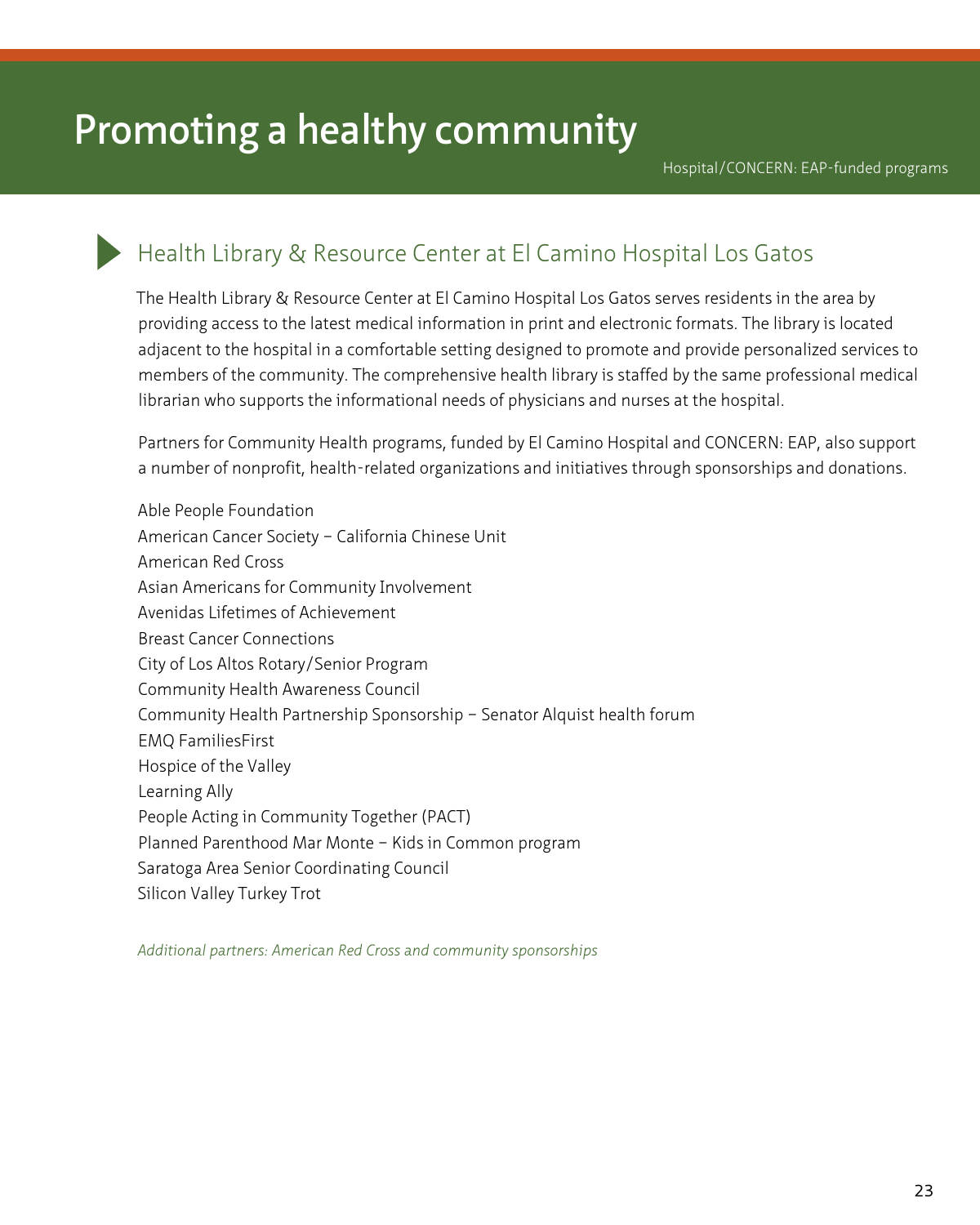### **Community Benefit, Fiscal Year 2011**

| Los Gatos - includes Healthy Kids, a PCH program funded by                                                                                                                     |                                                                                                                                                                                                                                                                               |
|--------------------------------------------------------------------------------------------------------------------------------------------------------------------------------|-------------------------------------------------------------------------------------------------------------------------------------------------------------------------------------------------------------------------------------------------------------------------------|
| Government-sponsored health care (means-tested programs)<br>Mountain View - includes Healthy Kids, a PCH program                                                               |                                                                                                                                                                                                                                                                               |
| · Government-sponsored health care<br>Unreimbursed Medi-Cal care funded through hospital operations -                                                                          |                                                                                                                                                                                                                                                                               |
| • Traditional charity care funded through hospital operations -                                                                                                                |                                                                                                                                                                                                                                                                               |
| • Community benefit operations funded through hospital operations -                                                                                                            |                                                                                                                                                                                                                                                                               |
| • Financial and in-kind contributions (cash donations, grants, sponsorships)<br>Mountain View - includes PCH programs funded by<br>Los Gatos - includes PCH programs funded by |                                                                                                                                                                                                                                                                               |
| · Clinical research funded through hospital operations -                                                                                                                       |                                                                                                                                                                                                                                                                               |
| · Subsidized health services (specific emergency services, dialysis,<br>behavioral health services) funded through hospital operations -                                       |                                                                                                                                                                                                                                                                               |
| • Health professions education funded through hospital operations -                                                                                                            |                                                                                                                                                                                                                                                                               |
|                                                                                                                                                                                |                                                                                                                                                                                                                                                                               |
|                                                                                                                                                                                |                                                                                                                                                                                                                                                                               |
| clinical services, health care support services)<br>Mountain View - includes Partners for Community Health (PCH)                                                               |                                                                                                                                                                                                                                                                               |
|                                                                                                                                                                                | · Community health improvement services (community health education, community-based<br>programs funded by El Camino Hospital District tax receipts ------------------ \$1,603,074<br>Los Gatos - includes PCH programs funded by CONCERN: EAP --------------------- \$65,232 |

*\*Includes PCH programs funded by El Camino Hospital District (\$5,039,698), PCH programs funded by El Camino Hospital/CONCERN: EAP, and programs funded through El Camino Hospital operations.*

District-funded **CONCERN: EAP-funded** Hospital operations-funded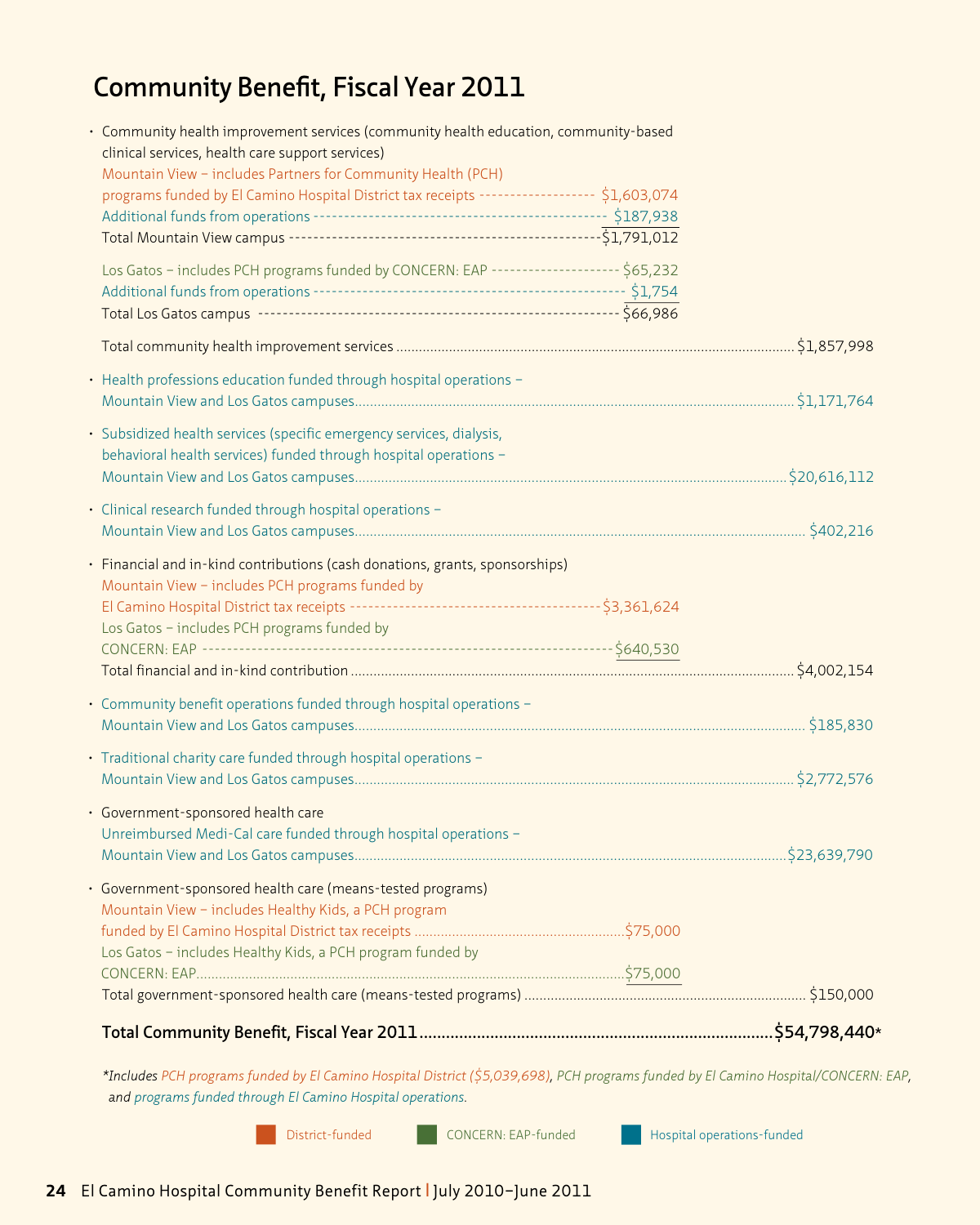

**2011 Partners for Community Health funded by El Camino Hospital District tax receipts: \$5,039,698 2011 Partners for Community Health funded by CONCERN: EAP: \$780,762**

#### **EL CAMINO HOSPITAL DISTRICT BOARD OF DIRECTORS**

John L. Zoglin, Chairman Uwe R. Kladde, Vice Chairman Patricia A. Einarson, MD, Secretary/Treasurer Wesley F. Alles, Member David W. Reeder, Member

#### **COMMUNITY BENEFIT STAFF**

Cecile Currier, Vice President of Corporate & Community Health Services Barbara Avery, Director of Community Benefit Carla Paul, Director of Community Health Services Victoria Chavez, Administrative Assistant

*This report is produced by the El Camino Hospital Community Relations department. For extra copies, call 650-988-7696.*